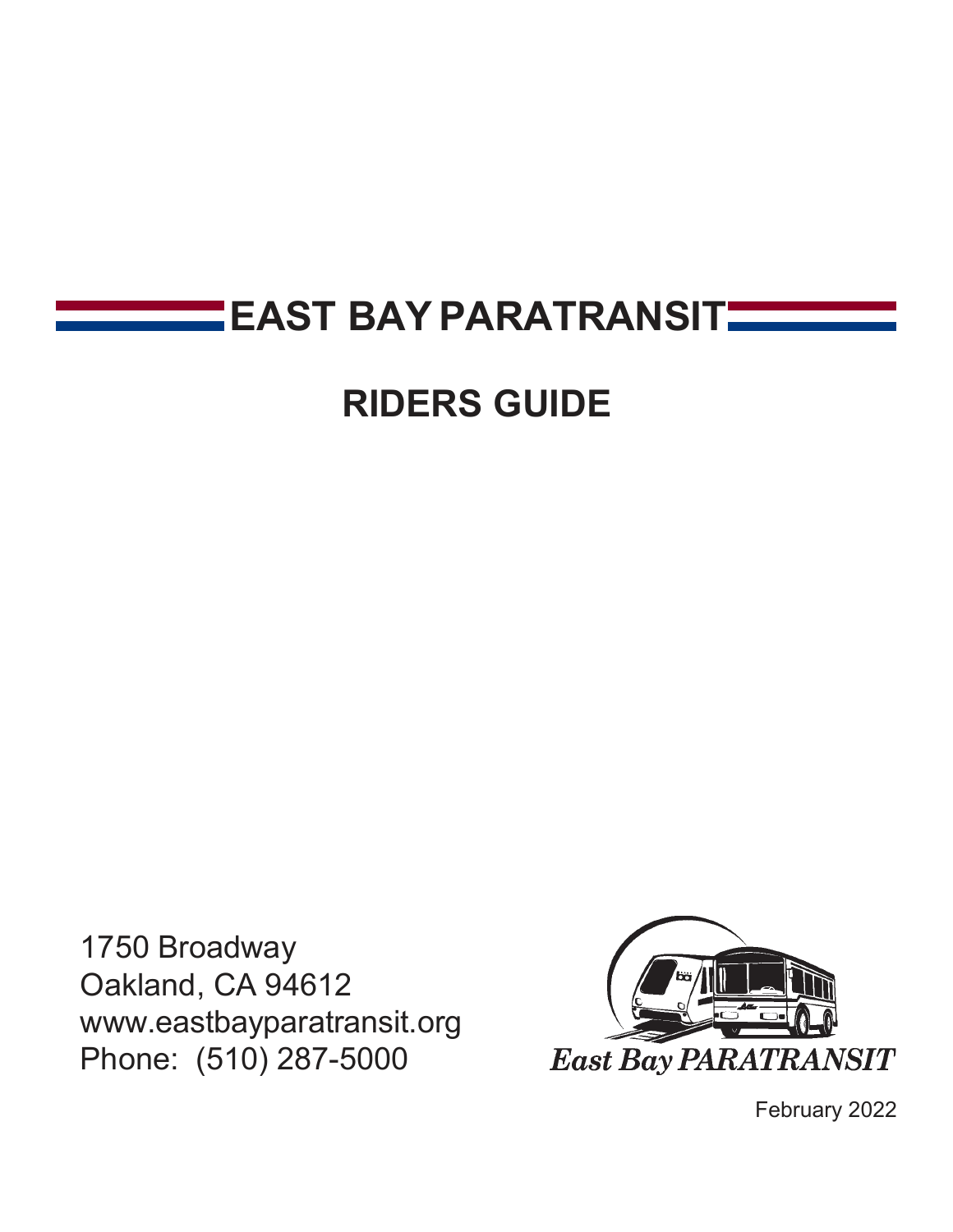#### **DISCLAIMERS**

- The East Bay Paratransit Riders Guide may contain omissions or errors. The Guide is not legal advice, and it does not create any legal obligation on the part of anyone. In the event of conflict between the Guide and any law, policy or contractual obligation of AC Transit, BART, or East Bay Paratransit, the law, policy, or contract will prevail.
- East Bay Paratransit does not compensate riders for their expenses orlosses due to any problem with the service, nor is East Bay Paratransit liable for any inconvenience or expense caused as a result of using the program.
- Service with East Bay Paratransit is provided with accessible liftvans.
- Alternative accessible formats are available upon request. Please contact Customer Service at 510-287-5000 to speak to a representative or email the Quality Assurance Manager, Jasher Nowland, a[t](mailto:jasher.nowland@transdev.com) [jasher.nowland@transdev.com.](mailto:jasher.nowland@transdev.com) East Bay Paratransit will do its best to provide the requested alternative format within a reasonable time.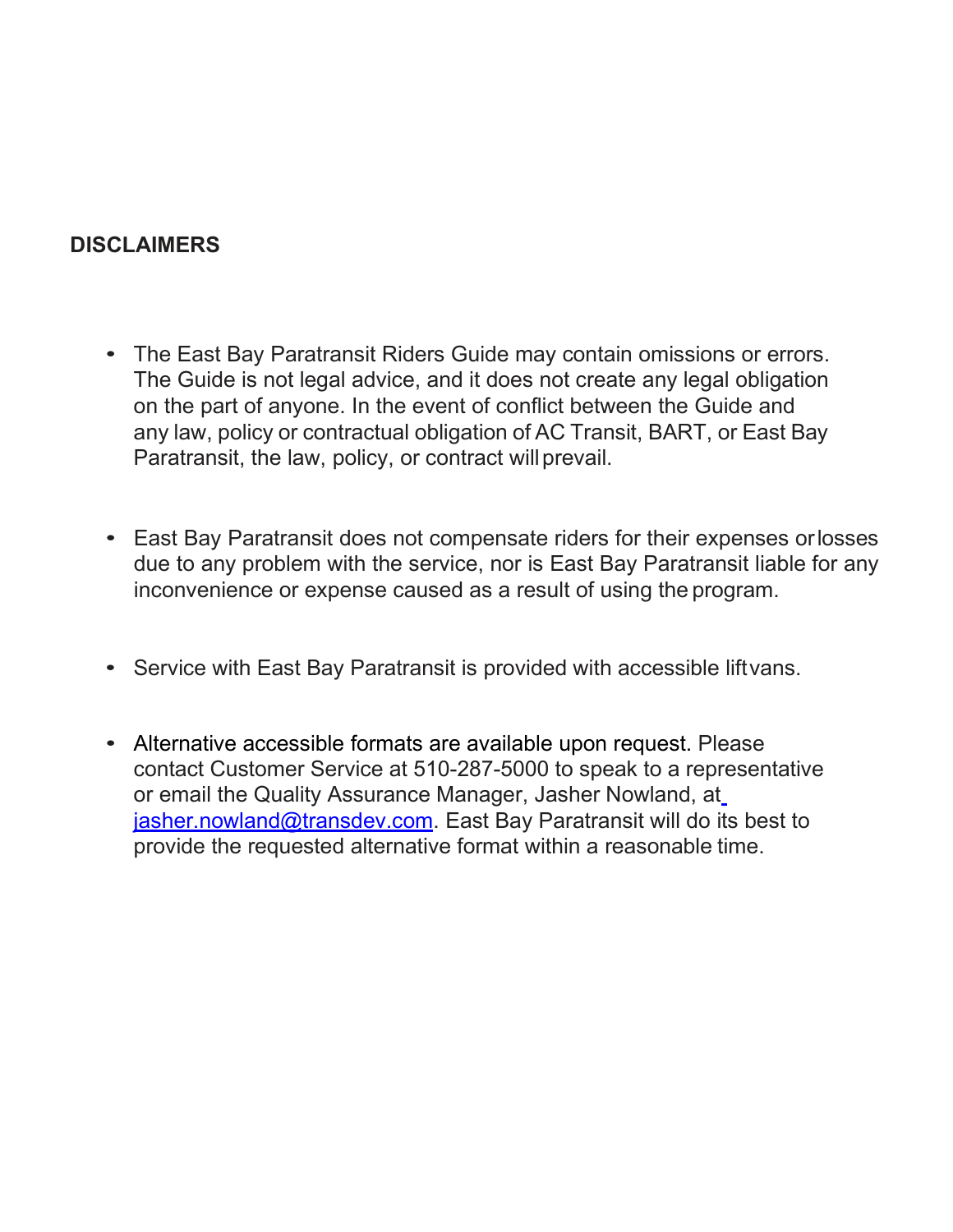## **Table of Contents**

|                                     |                | <b>Taking Your Paratransit Trip</b>                           | 11 |
|-------------------------------------|----------------|---------------------------------------------------------------|----|
| <b>Introduction</b>                 | 1              | Pick-up                                                       | 11 |
|                                     |                | 5 Minute Rule                                                 | 11 |
| <b>Eligibility</b>                  | 3              | <b>Reminder Calls</b>                                         | 12 |
| <b>Full Eligibility</b>             | 3              | <b>Early Pick-ups</b>                                         | 12 |
| <b>Limited Eligibility</b>          | 3              | Late Pick-ups                                                 | 12 |
| <b>Temporary Eligibility</b>        | $\overline{3}$ | No Shows and Late Cancels                                     | 12 |
| Length of Eligibility               | 3              | <b>No-Show Penalties</b>                                      | 12 |
| <b>Visitor Eligibility</b>          | 4              | Appeals                                                       | 13 |
| <b>Denial of Eligibility</b>        | 4              | Wheelchair Securement/Using The Lift 13                       |    |
| <b>Bringing Other People</b>        | 4              | <b>Children on Paratransit</b>                                | 14 |
| Companions                          | 4              | <b>Package Limitations</b>                                    | 14 |
| <b>Personal Care Attendants</b>     | 5              | <b>Life Support Equipment</b>                                 | 14 |
|                                     |                | <b>Traveling With Animals</b>                                 | 15 |
| <b>Service Area</b>                 | 6              | <b>Driver Responsibilities &amp; Behaviors</b>                | 15 |
| Map of Service Area                 | 6              |                                                               |    |
| <b>East Bay Paratransit Fares</b>   | $\overline{7}$ | <b>Rider Responsibilities &amp; Behaviors</b>                 | 16 |
| One Way Fares                       | $\overline{7}$ | <b>Minimal Behaviors</b>                                      | 16 |
| <b>Purchasing Tickets</b>           | 8              | <b>Caregiver Responsibility</b>                               | 17 |
|                                     |                | Rider Behavior on East Bay Paratransit                        | 17 |
| <b>Service Hours/Days</b>           | 8              | <b>Penalties for Behavior or Fraud</b>                        | 18 |
|                                     |                | <b>Exceptions to the Rules</b>                                | 18 |
| <b>Reservations</b>                 | 9              | <b>Feedback</b>                                               | 19 |
| <b>Information You Must Provide</b> | 9              | Complaints                                                    | 19 |
| <b>Your Reservation Request</b>     | 9              | <b>Commendations/Praise</b>                                   | 20 |
| Pick-up Window                      | 9              | <b>Comment Cards</b>                                          | 20 |
| <b>Shared Rides</b>                 | 10             | Survey                                                        | 20 |
| <b>Vehicle Types</b>                | 10             | <b>Rider Advisory Committee</b>                               | 20 |
| <b>Calling with Questions</b>       | 10             | <b>Lost and Found</b>                                         | 20 |
| <b>Changing Your Reservation</b>    | 10             | <b>Brochures</b>                                              | 20 |
| Canceling a Trip                    | 10             |                                                               | 21 |
| <b>Standing Orders</b>              | 10             | <b>Title VI Compliance</b><br><b>Reasonable Modifications</b> | 21 |
| <b>Regional Trips</b>               | 11             |                                                               |    |
|                                     |                |                                                               |    |

**[Other Paratransit](#page-24-0) Systems 22**

**Contact East Bay Paratransit... see back cover**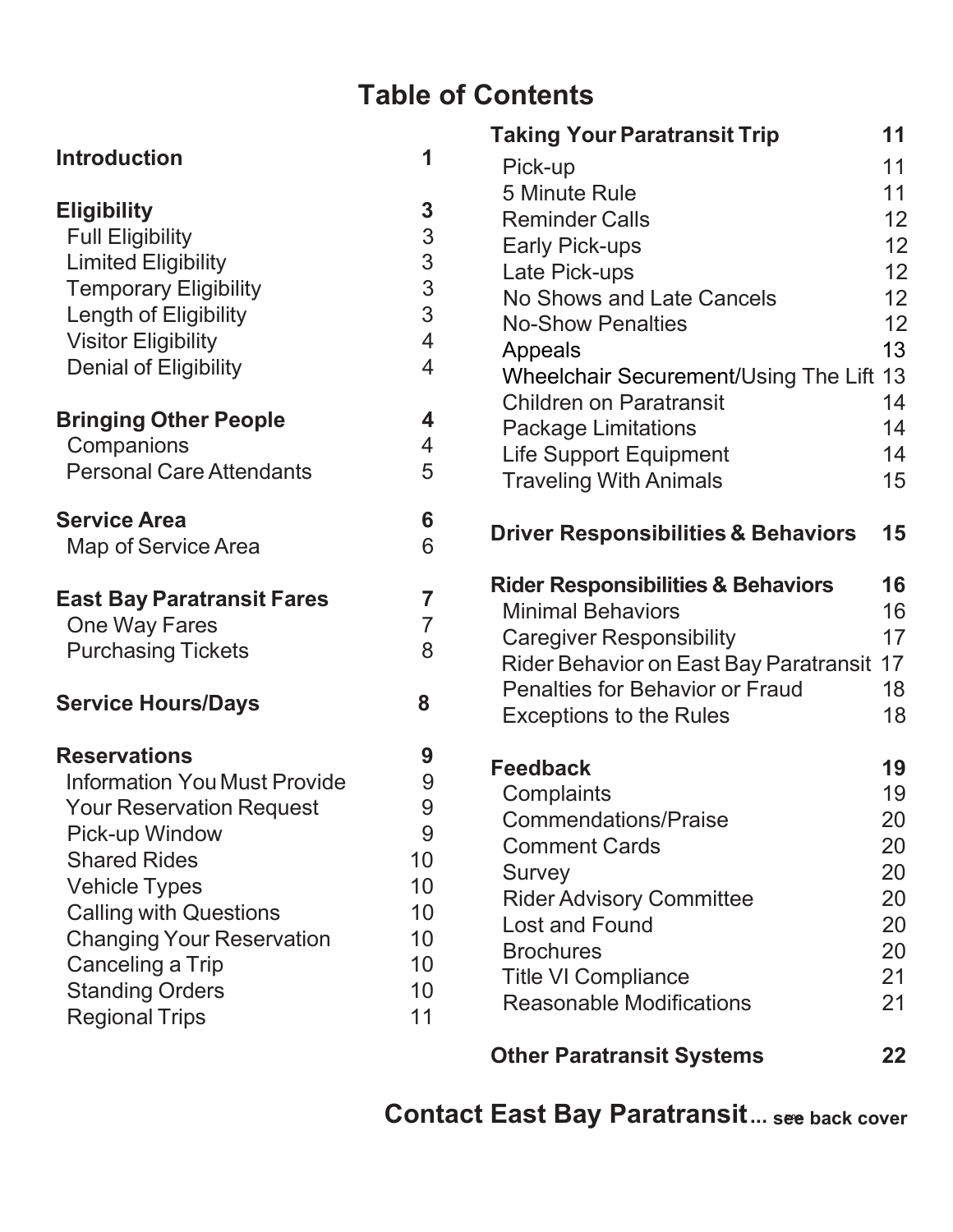## <span id="page-3-0"></span>**Introduction**

East Bay Paratransit is a public transit service for people who are unable to use regular AC Transit buses or BART trains because of a disability or a disabling health condition. East Bay Paratransit transports riders in accessible vans equipped with a wheelchair lift. East Bay Paratransit was established by AC Transit and BART to meet requirements of the Americans with Disabilities Act (ADA).

This Riders Guide describes how to use East Bay Paratransit. Think of the Guide as the "Driver's Manual" for Paratransit. You should carefully read this Guide to learn the "rules of the road."

East Bay Paratransit publishes several brochures on different aspects of the service. Look at the end of this Guide for a list of brochures that you may find useful.

Alternative accessible formats are available upon request. Please contact Customer Service at 510-287-5000 to speak to a representative or email the Quality Assurance Manager, Jasher Nowland, at [jasher.nowland@transdev.com.](mailto:jasher.nowland@transdev.com) East Bay Paratransit will do its best to provide the requested alternative format within a reasonable time.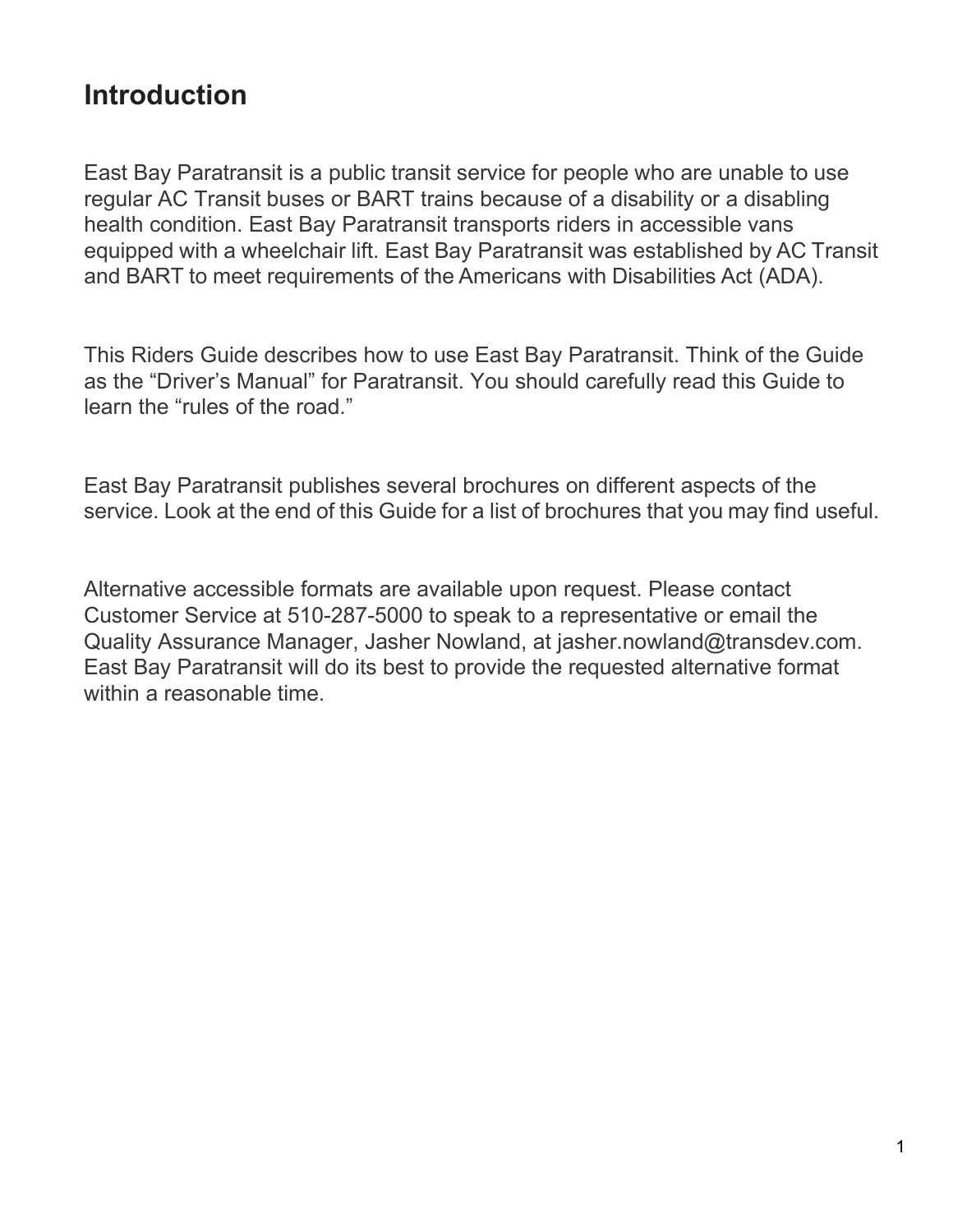## **To Caregivers and Social Service Agencies**

This document was written for all paratransit riders and is phrased as if the rider is reading the document. We know that many caregivers and others will assume the responsibility of reading and understanding this information as well as making reservations and other arrangements for the rider.

**However, if the person you take care of will be riding without an attendant, it is very important that he or she be able to follow the basic rider responsibilities that start on page 15.**

| <b>Contacting East Bay Paratransit is easy</b> |  |
|------------------------------------------------|--|
|------------------------------------------------|--|

**Call (510) 287-5000**

**Other important phone numbers**

**are on the back cover of this Guide**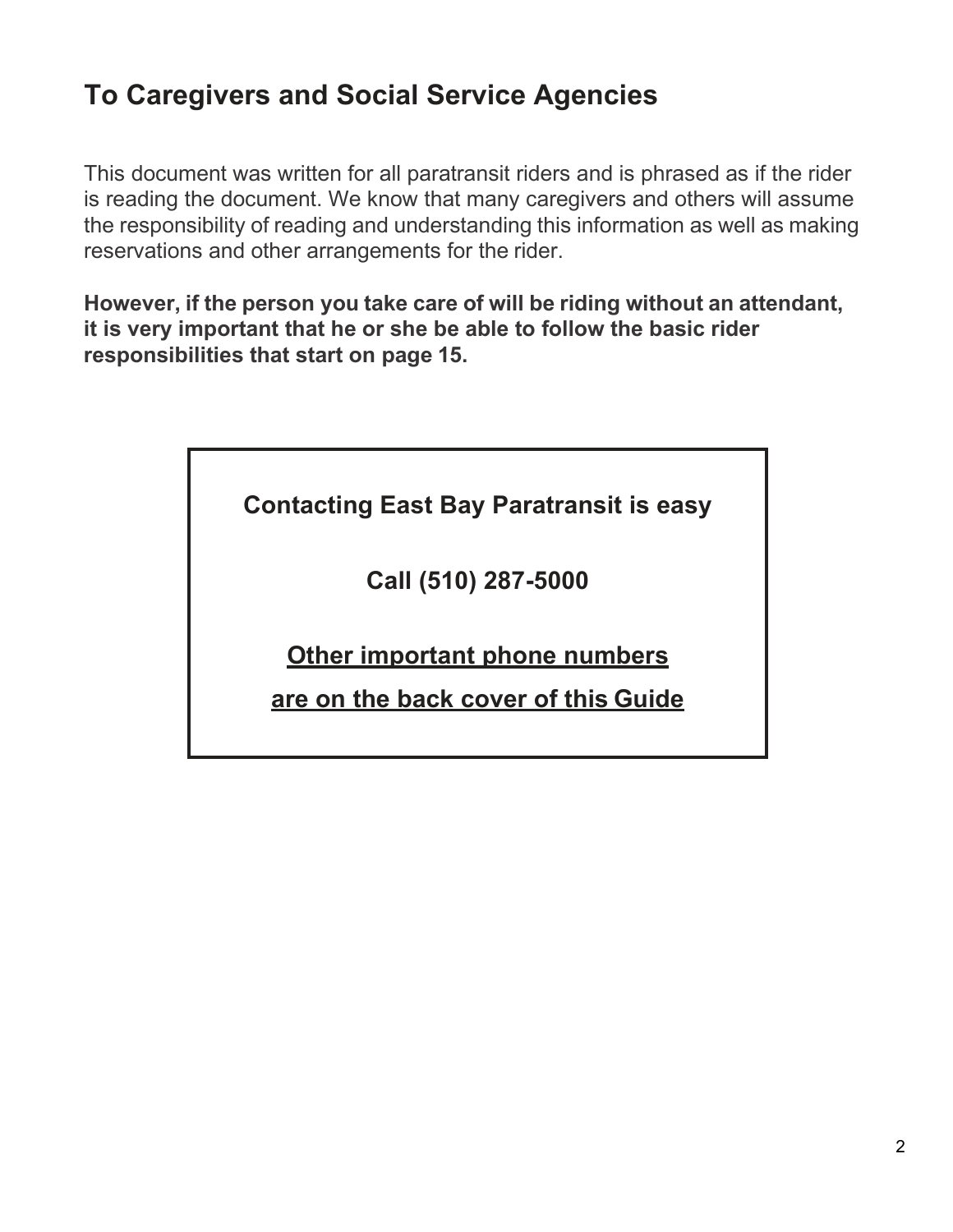## <span id="page-5-0"></span>**Eligibility**

To use East Bay Paratransit, you must apply through the Eligibility Certification Department and be found eligible for the service. The process for new applicants includes both a paper application and an inperson interview. If you are eligible you will receive a letter that explains your eligibility and what kind of service you will receive. If the eligibility process takes longer than 21 days, the applicant will be conditionally eligible to use the service until a final determination is made.

If you have questions about eligibility, call East Bay Paratransit at (510) 287-5000 and press 5 when you hear the recording.

## <span id="page-5-1"></span>**Full Eligibility**

If you are never able to use AC Transit buses or BART trains without having another person there to help you, you will have full eligibility for paratransit. That means you will be allowed to take all your transit trips on paratransit. You may choose to travel on AC Transit or BART when you can, for example when traveling with an attendant.

### **Conditional (Limited) Eligibility**

If the Eligibility Certification Department determines that you

are able to use AC Transit or BART independently for some trips, but not others, you will be given conditional eligibility. You will be allowed to take some of your trips using East Bay Paratransit service.

We will explain which trips you may take on East Bay Paratransit, and which trips you should plan to take on regular transit. We may refuse to provide a paratransit trip that you are able to take on AC Transit or BART.

## <span id="page-5-2"></span>**Temporary Eligibility**

If your disability is temporary or your health is expected to improve, you will be given paratransit eligibility for a limited time, after which you are expected to return to using regular AC Transit buses or BART trains.

### <span id="page-5-3"></span>**Length of Eligibility**

Your eligibility to use East Bay Paratransit service is assigned for a period of three years.You must reapply every three years for continuous service, regardless of your eligibility status.

Reapplication is required even when your disability is permanent and unchanging. East Bay Paratransit will send instructions to you on how to reapply before your eligibility expires.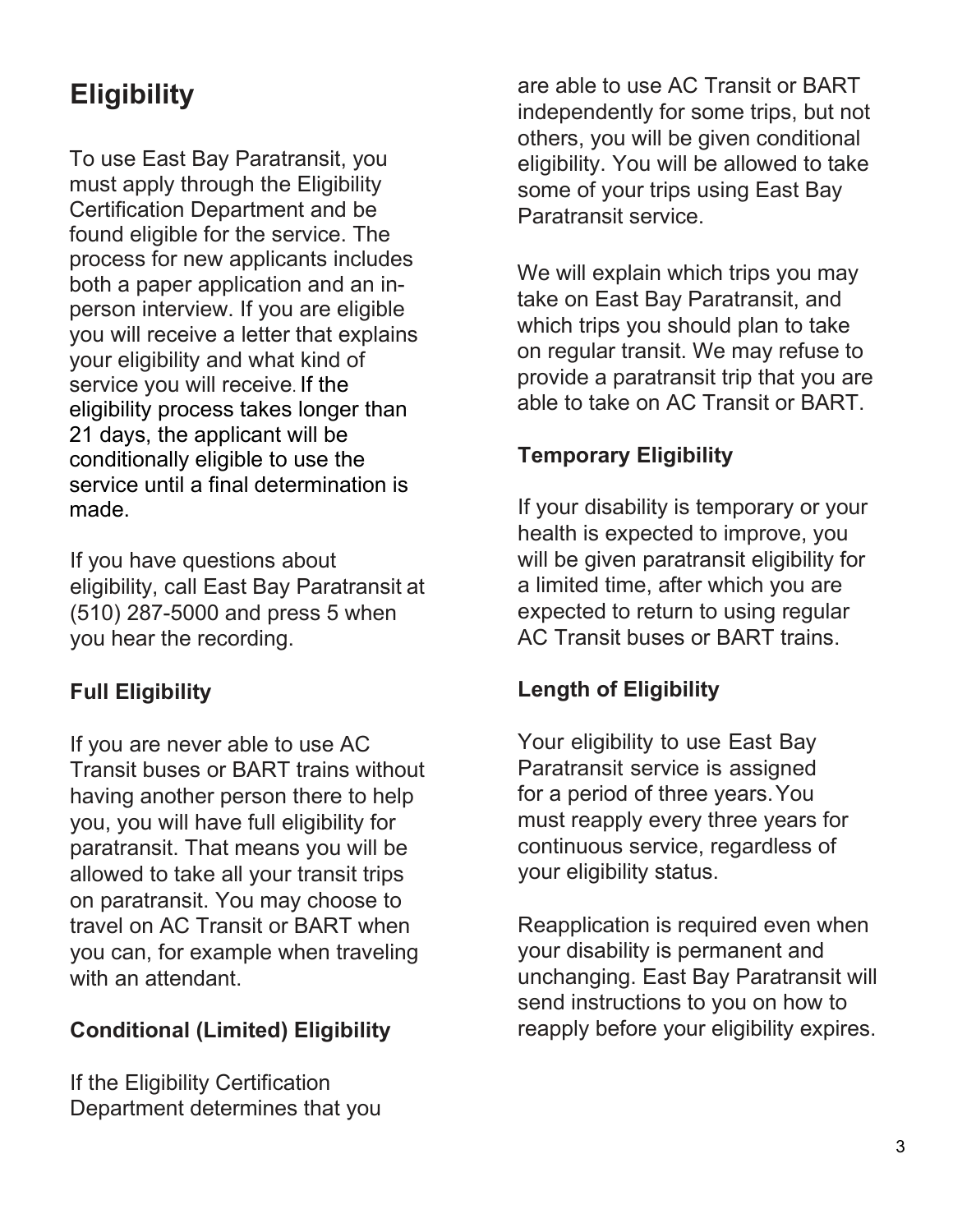## **Visitor Eligibility**

Visitor requests are handled by our eligibility department. Visitors can use East Bay Paratransit for up to 21 days in a 12-month period after presenting either a valid ADA Paratransit card or other paperwork showing they are certified for ADA paratransit services.

We also grant visitor service to individuals whose disability is visibly apparent, such as users of wheelchairs, white canes, or service animals, or who present information they are unable to use the fixed route system. We request a form of identification, if possible, in order to create a profile on our database for the rider.

The eligibility department accepts a variety of documentation – such as a copy of an ID card, an email from a home agency, or other identification with the rider's name and address. For those whose disability is not apparent, basic forms of disability documentation are accepted.

## <span id="page-6-0"></span>**Denial of Eligibility**

To qualify for East Bay Paratransit services, you must have a disability that prevents you from using regular public transit independently. Based on your written application and

interview, the Eligibility Certification Department may determine you have the necessary transit skills and functional ability to use AC Transit and/or BART without the assistance of another person. This will result in a denial of eligibility for East Bay Paratransit services. Reasons for the denial will be noted in the letter you receive.

If you disagree with this decision, you have the right to appeal, and instructions on how to appeal will be included with your letter. If your disability or health-related conditions change in the future, you may reapply for ADA paratransit eligibility.

## <span id="page-6-1"></span>**Bringing Other People**

ADA eligible riders, their personal care attendants, and their companions are allowed to use East Bay Paratransit. Both personal care attendants and companions must travel to and from the same locations as the eligible rider they are traveling with. You must make reservations for them when you make the reservation for yourself.

#### <span id="page-6-2"></span>**Companions**

A companion is a friend, relative, or other person who is traveling with you, but is not coming along primarily to help you. You must make a reservation for your companion when you make your own reservation. You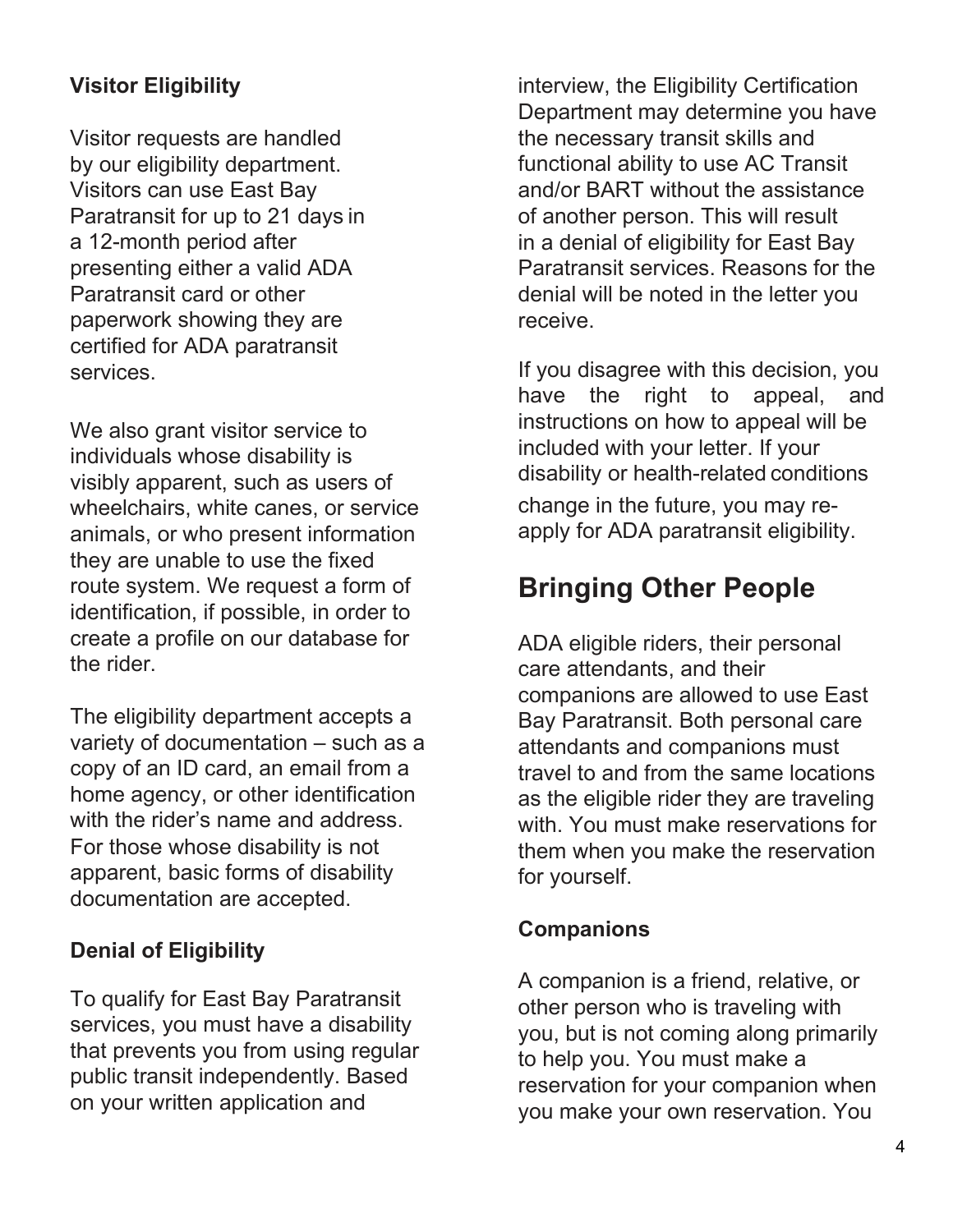can always take one companion, but additional companions can only be added on the day of service if there is room. Companions pay the same fare as you to ride paratransit.

#### <span id="page-7-0"></span>**Personal Care Attendants**

A personal care attendant is someone you need to help you to perform daily activities, such as eating, dressing, personal hygiene, or finding your way. When you apply for paratransit, you will be asked about your need for a personal care attendant. Personal care attendants pay no fare when they ride with you.

> **East Bay Paratransit reserves the right to contact yourhealth care professional to verify your need for an attendant.**

**Fraudulently claiming to travel with an attendant to avoid paying a fare for a companion may result in suspension of service.**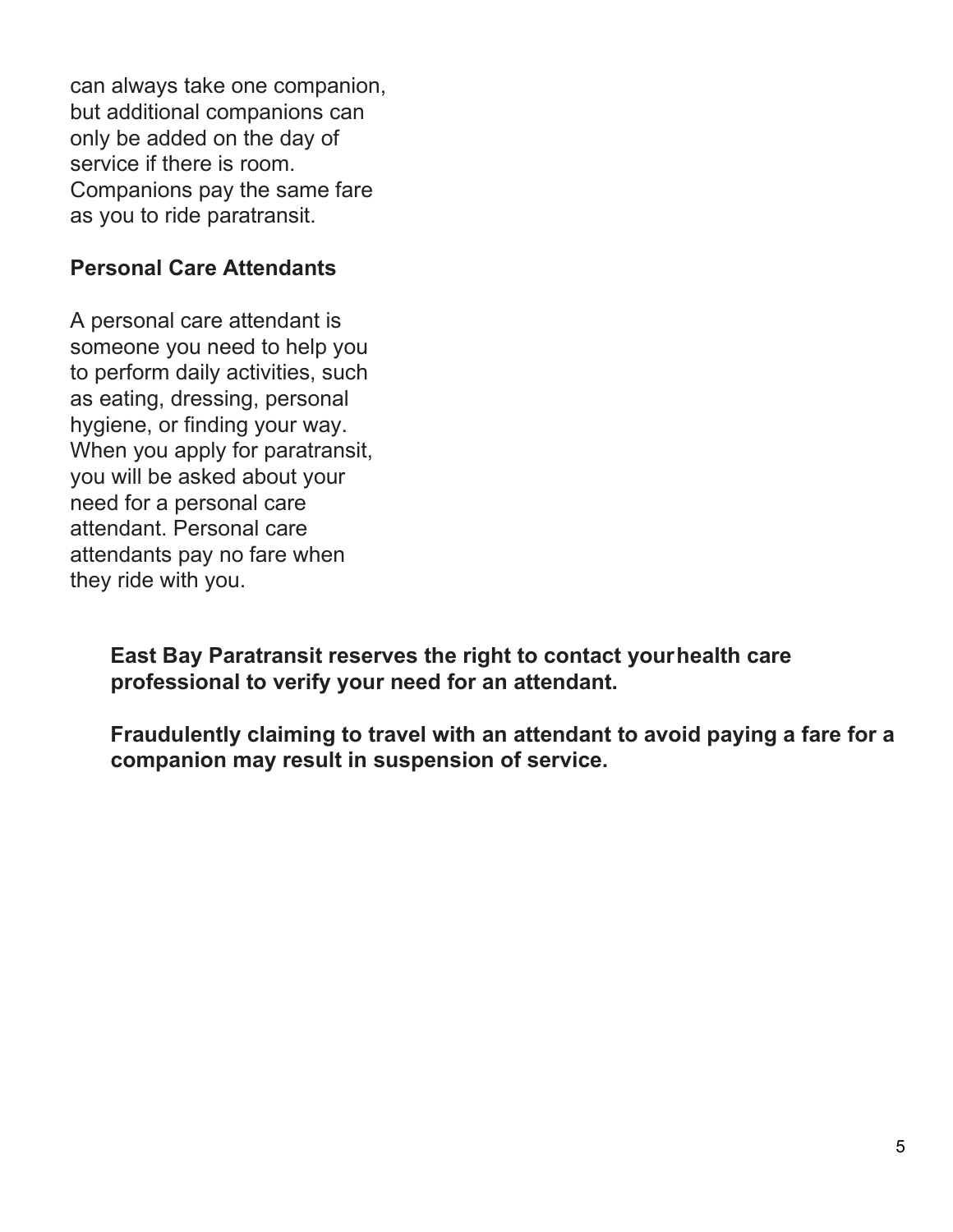## <span id="page-8-0"></span>**Service Area**

East Bay Paratransit service is available within the AC Transit and BART areas shown on the map below.

## <span id="page-8-1"></span>**Map of Service Area**



#### **East Bay Paratransit serves the following cities:**

- Alameda
- **Albany**
- **Berkeley**
- Castro Valley
- El Cerrito
- El Sobrante
- **Emeryville**
- Fremont
- **Hayward**
- **Kensington**
- Milpitas (part)
- **Newark**
- Oakland
- **•** Piedmont
- Pinole (part)
- **Richmond**
- San Leandro
- San Pablo
- Union City

You can also go to and from any of these cities to anywhere in San Francisco. You can go elsewhere in the Bay Area, beyond these cities by transferring to other ADA paratransit services.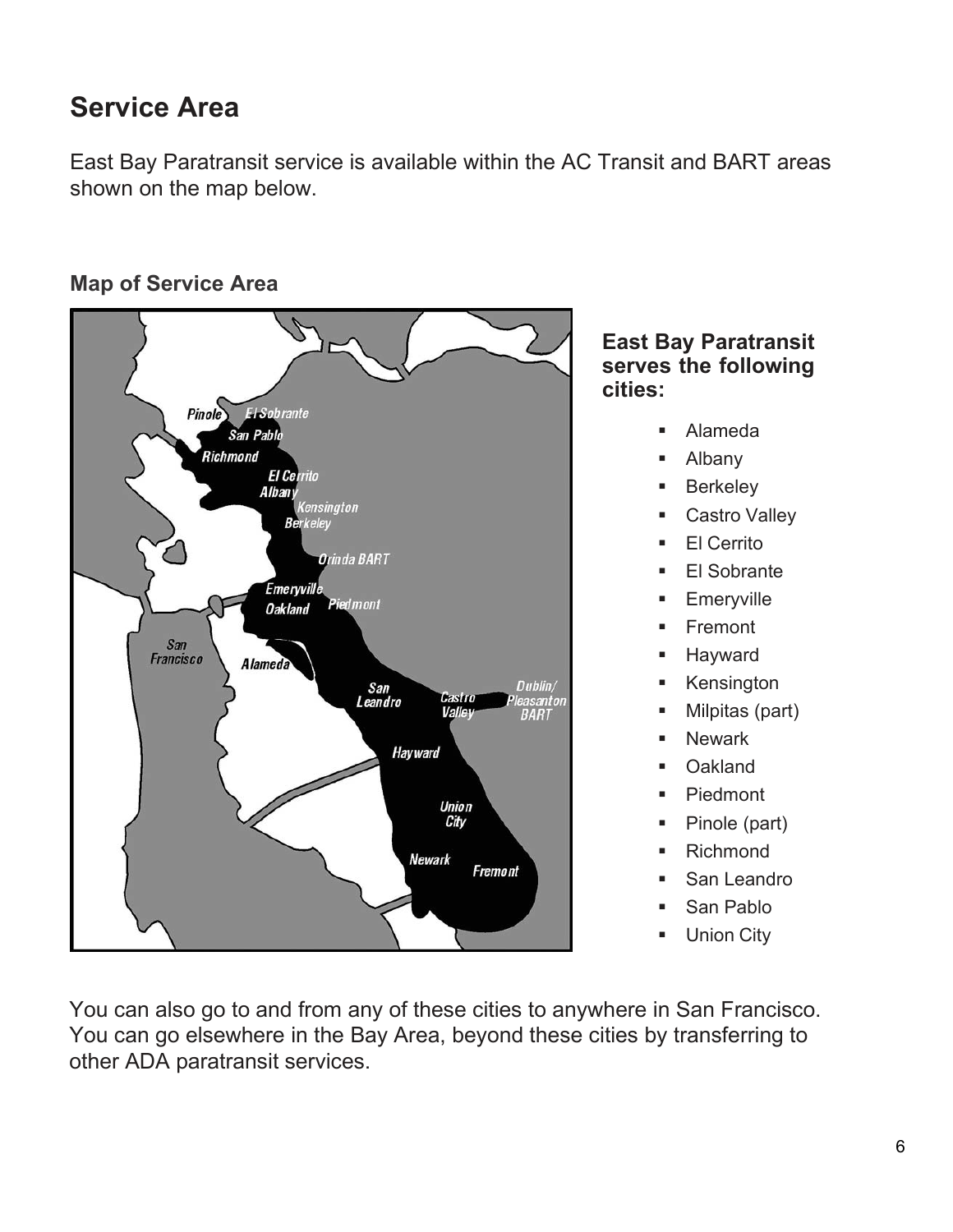## **Fares**

When you make a reservation for a trip on East Bay Paratransit, you will be told the fare for your trip. You must pay your fare as soon as you get into the vehicle. You may pay in cash, with tickets, or with a combination of the two. If you are paying with cash, bring exact change because the drivers cannot make change. Tickets are available in \$4.00 or \$1.00 denominations and come in books of ten.

## <span id="page-9-0"></span>**ONE WAY FARES**

| For service in the East Bay |                           |  |
|-----------------------------|---------------------------|--|
| Fare                        | <b>Distance</b>           |  |
| \$4.00                      | 0 to 12 miles             |  |
| \$6.00                      | >12 miles, up to 20 miles |  |
| \$7.00                      | >20 miles                 |  |

| For service to / from San Francisco*                                                                                                        |                                     |                                           |                          |
|---------------------------------------------------------------------------------------------------------------------------------------------|-------------------------------------|-------------------------------------------|--------------------------|
| 1) If your trip starts or ends in:                                                                                                          | 2) And your pick-up or drop-off is: |                                           |                          |
|                                                                                                                                             | Up to Civic<br><b>Center BART</b>   | <b>Beyond Civic</b><br><b>Center BART</b> | Any Daly City<br>address |
|                                                                                                                                             | 3) Your fare is                     |                                           |                          |
| Zone 1:<br>Alameda, Berkeley, Emeryville,<br>Piedmont, Oakland                                                                              | \$6.00                              | \$7.00                                    | \$8.00                   |
| Zone 2:<br>Albany, Castro Valley, El Cerrito,<br>El Sobrante, Kensington,<br>Orinda BART, San Leandro, San<br>Lorenzo, Richmond, San Pablo. | \$7.00                              | \$8.00                                    | \$9.00                   |
| Zone 3:<br>Fremont, Hayward, Hercules,<br>Milpitas, Newark, Pleasanton<br><b>BART, Pinole, Union City</b>                                   | \$8.00                              | \$9.00                                    | \$10.00                  |

\* San Francisco trips which go beyond the BART service territory that arecarried by East Bay Paratransit also pay an additional MUNI paratransit fare of \$2.50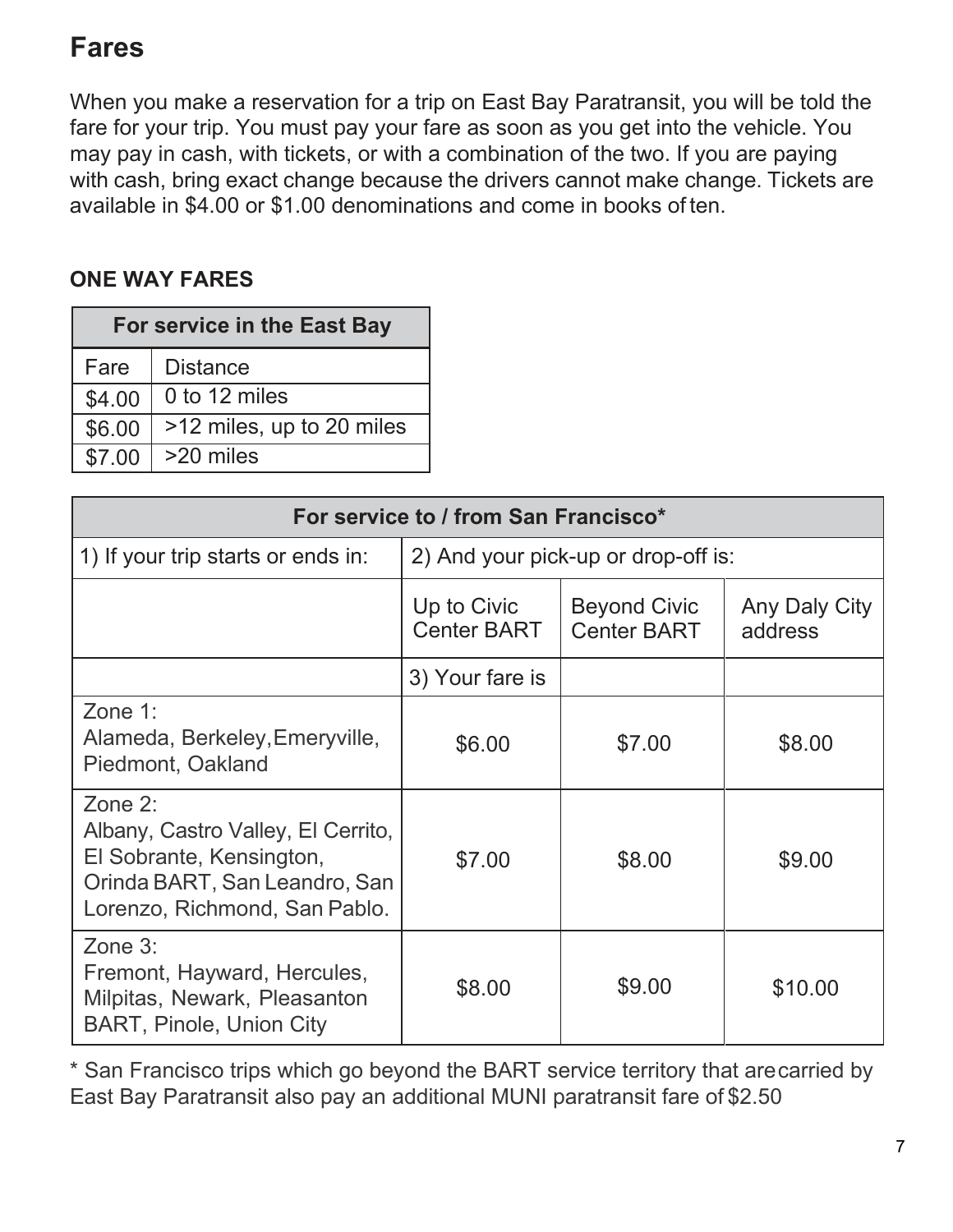### <span id="page-10-0"></span>**Purchasing Tickets**

You can buy books of East Bay Paratransit tickets at the following locations:

- In person or by mail from East Bay Paratransit, 1750 Broadway,Oakland 94612. Shipping and handling charges are added to mail orders.
- AC Transit Customer Service Center, 1600 Franklin St., Oakland 94612.
- **BART Customer Service** Center, Lake Merritt BART Station, Oakland 94607.

#### **Using credit cards to purchase tickets**

You may use credit cards topurchase East Bay Paratransit fare tickets in two different ways:

First, visit our website at eastbayparatransit.org. Click the Fares link at the top of the home page, then scroll down to "Online Ticket Order Form". This will take you through screens to complete your credit card order. Tickets will be mailed and will include postage and handling costs, as before.

Or you can visit the reception desk at 1750 Broadway in Oakland.

There is a maximum of \$200.00 per order using a credit card online or at the kiosk.

If you prefer to use a check, you may continue to order tickets by completing an order form and submitting your check. You may obtain the order form from our website or call 510-287-5000 to have a form mailed to you.

## <span id="page-10-1"></span>**Service Hours / Days**

ADA paratransit is designed as a direct substitute for regular bus or BART service. **Therefore, East Bay Paratransit service is only available near operating bus and train lines.**

Specifically, paratransit service is available within  $\frac{3}{4}$  of a mile of an AC Transit bus route or within  $\frac{3}{4}$ of a mile of a BART station during the same hours that buses and trains are running on those routes. Both the origin and destination of the paratransit trip must meet this standard. The East Bay Paratransit Customer Service Center will tell you if paratransit will be available for any particular trip want. East Bay Paratransit observes the following holidays. Service coverage on holidays is identical to the AC Transit bus and BART holiday schedule.

- New Year's Day
- Birthday of Martin Luther King, Jr.
- **President's Day**
- **Memorial Day**
- **Independence Day**
- Labor Day
- **Thanksgiving Day**
- **Friday after Thanksgiving**
- Christmas Day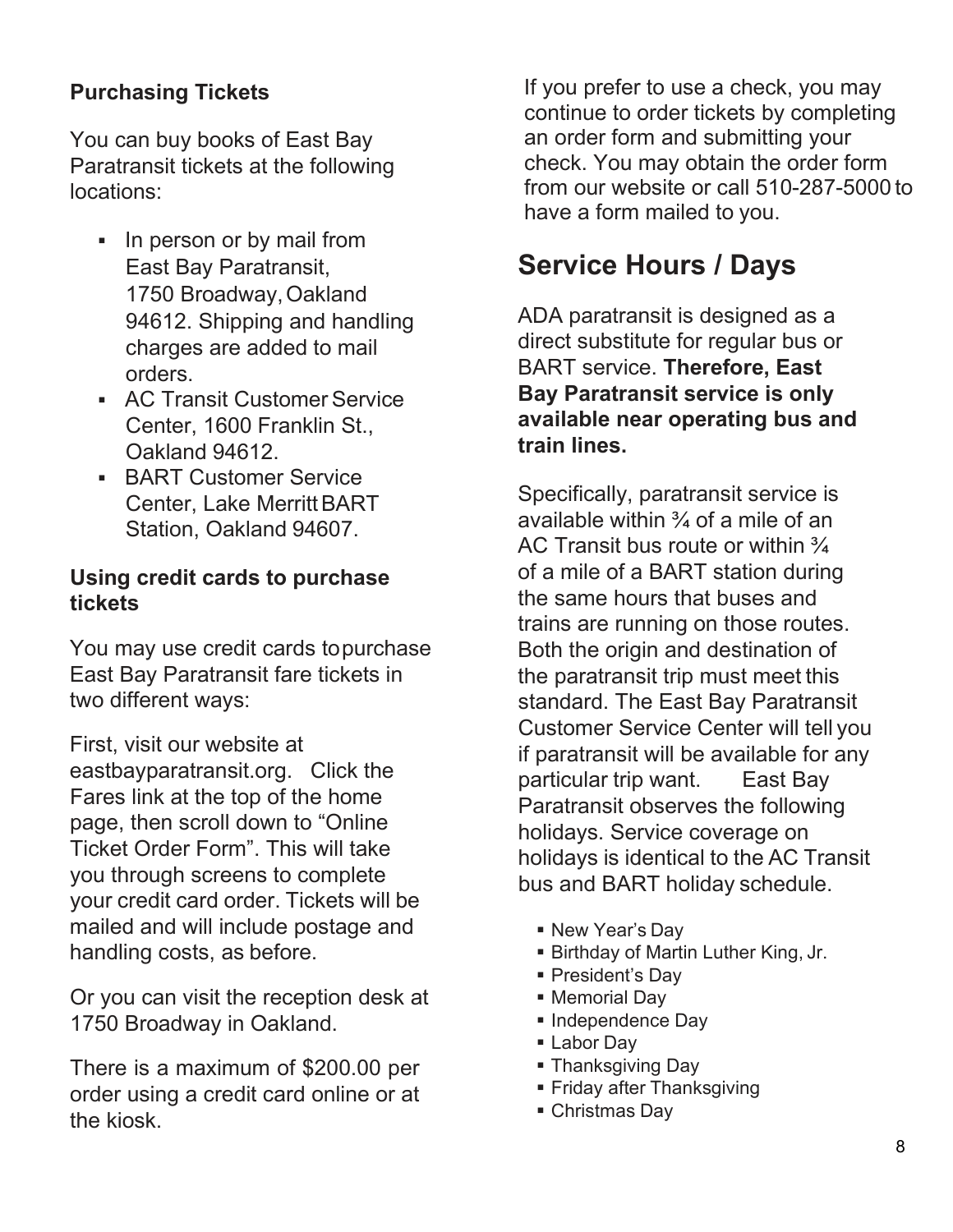## <span id="page-11-0"></span>**Reservations**

#### **Travel on East Bay Paratransit is by advance reservation only.** No

same day reservations are accepted. Reservations are made on the phone to the East Bay Paratransit Customer Service Center. Reservation calls are accepted from 8:00 a.m. to 5:00 p.m. every day, including weekends. You can make a reservation as early as seven days in advance.

### <span id="page-11-1"></span>**Information You Must Provide**

Either you or your caregiver can call to make a reservation for you. A Customer Service Representative will enter your request into our reservation system, which will assign your trip to a vehicle. Have this information ready to make a reservation:

- Your name, homeaddress and phone number.
- **The address where we will** pick you up.
- **The address where we will** drop you off.
- Any special instructions that the driver may need, such as gate codes, directions to a hard-tofind door, etc.
- The date you want to travel.
- The time you want to be picked up **or** the time you want to be dropped off at your destination.
- Whether you are traveling with a personal care attendant or a companion.
- **Whether you are traveling** with a service animal.
- Whether you will be using a mobility aid such as a wheelchair, walker, or scooter.

#### <span id="page-11-2"></span>**Your Reservation Request**

You have the option of requesting a reservation based either on the pick-up time you want, or on the time you want to be dropped off at your destination. If you want to be dropped off at a particular time, the reservation system will calculate a pick-up time for you. It will take into consideration traffic and the fact that other riders may be picked up and dropped off along the way.

The Customer Service Representative will offer you the best reservation time possible. However, the exact pick-up time you want may not be available. The trip will be negotiated within one hour before or after the requested time.

Customer Service Representatives are only allowed to check a limited number of different times for your reservation if you aren't happy with the times initially offered.

#### <span id="page-11-3"></span>**Pick-Up Window**

When you make your reservation, you will be told a 30-minute range of time during which you can expect the East Bay Paratransit vehicle to arrive to pick you up. This 30-minute period is called a "pick-up window." Your vehicle may arrive at any time during the 30- minute "pick-up window.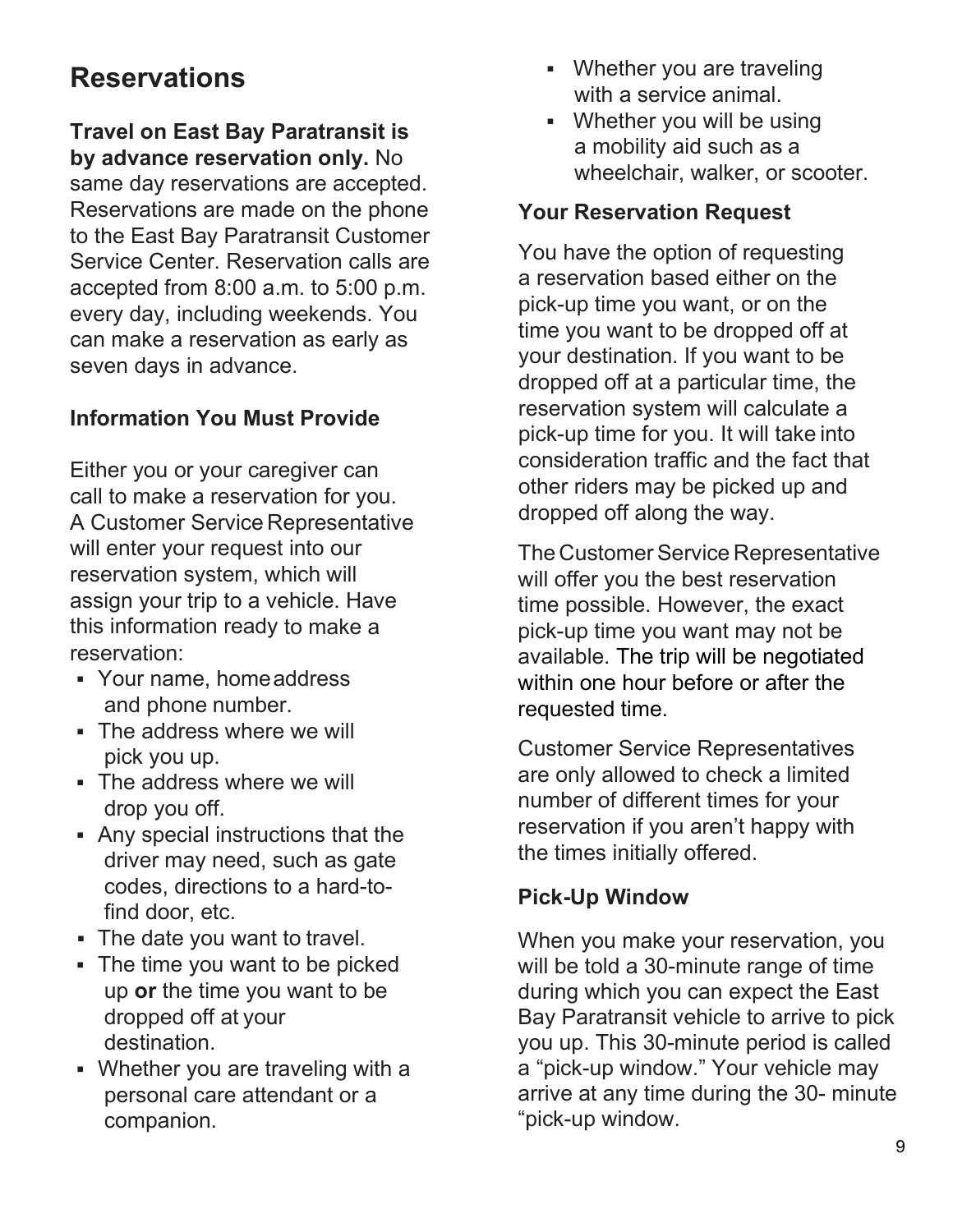## <span id="page-12-0"></span>**Shared Rides**

East Bay Paratransit is a "sharedride" service. This means that other riders with different destinations will be picked up and dropped off along the way and the routing is not necessarily linear. Your trip may take longer than if you took a taxi or drove yourself. Your ride may take a similar amount of time as the same trip would take on an AC Transitbus, including transfers and wait times.

## <span id="page-12-1"></span>**Vehicle Types**

Service on East Bay Paratransit is provided with accessible lift vans.

### <span id="page-12-2"></span>**Calling with Questions**

The Customer Service Center at East Bay Paratransit is open 7 days a week during all hours of operation roughly from 4 a.m. until after midnight. You can call at any time with questions about your reservation or your trip.

### <span id="page-12-3"></span>**Changing Your Reservation**

#### **You must call the reservation number at least the day before to make changes in your trip.**

Requests for changes on the day of your trip cannot be accommodated.

Do not ask the driver to make changes to your trip, such as dropping you off at a different address. Drivers are not allowed to make changes to the trips they are assigned.

### <span id="page-12-4"></span>**Canceling a Trip**

Cancel a trip you do not plan to take as soon as you are aware that you don't want it. You can call to cancel at any time of the day or night. If it is not during business hours, your message will be recorded.

#### <span id="page-12-5"></span>**Standing Orders**

If you need to go to the same place over and over, at least once a week for at least a month, you can request a "standing order" through the Customer Services Center. Once set up, East Bay Paratransit will continue to pick you up without the need for you to make an individual reservation for each trip. If there is no immediate space for your standing order, you may be put on a waiting list. While you are on the waiting list, you can make individual reservations for each day's trips in the normal fashion. Standing order rides are normally cancelled automatically on holidays as most people do not need their rides then. An exception is trips to and from dialysis which are scheduled 365 days per year. However, if you want your standing order trip on one of the holidays, call and make a reservation for that day. See section "Service Hours/ Days" on page 7 for a complete list of East Bay Paratransit holidays.

There are other, special rules for standing orders. Ask for the Standing Orders brochure that explains this service, and the associated rules in detail.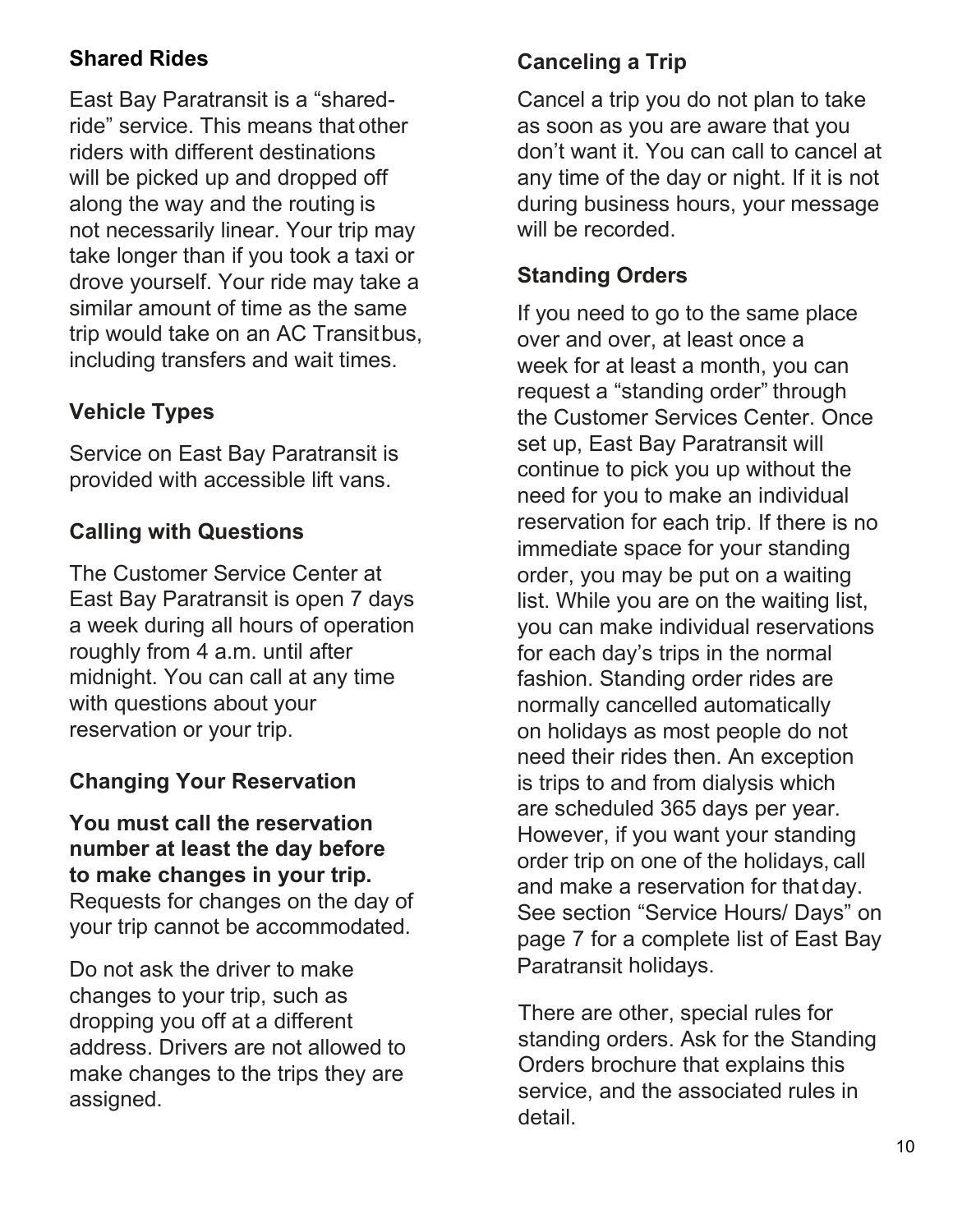### <span id="page-13-1"></span>**Regional Trips**

Regional trips are long distance paratransit trips outside of the area East Bay Paratransit serves. Part of the trip is on East Bay Paratransit and part is on a different ADA paratransit service. In many cases you can make a reservation for the whole trip through East Bay Paratransit. We will contact the other paratransit provider to arrange the part of your trip that is on their service. Incidents that occur while traveling with another paratransit provider or dissatisfaction with their policies and procedures cannot be addressed by East Bay Paratransit. Although it is possible to schedule a Regional trip the day before service, it is much more likely you will get the reservation you want if you call as early as you can - up to seven days in advance of when you want to travel.

While East Bay Paratransit can accommodate a trip request called in the day before service, the other Paratransit provider(s) may not be able to accommodate your trip request. If you prefer, you can call both East Bay Paratransit and the other paratransit system on your own to make reservations.

## **Taking Your Paratransit Trip**

#### <span id="page-13-2"></span>**Pick-up**

Remember, when you make your reservation, the Customer Service Representative will confirm your trip by giving you a 30-minute "pick-up window." Your vehicle may arrive to pick you up at any time during the window, but you must be ready to leave and go to the vehicle at the beginning of your pick-up window.

**It is your responsibility to wait where you will be able to tell that the vehicle has arrived. Drivers are not allowed to leave sight of their vehicle.**

At most they can announce their arrival at your door or at the lobby of a building, if that can be done without leaving a vehicle unsupervised with riders aboard. Service is curb-to-curb with door-to-door service provided upon request.

#### <span id="page-13-3"></span>**5 Minute Rule**

<span id="page-13-0"></span>**Be ready! The driver is allowed to wait only 5 minutes for you!** It is your responsibility to be ready to take your trip. If you do not meet the vehicle when it arrives, your driver will attempt to find you and East Bay Paratransit will attempt to telephone you. If you cannot be located or choose not to start boarding within five minutes, the driver may leave and continue to their next pick-up.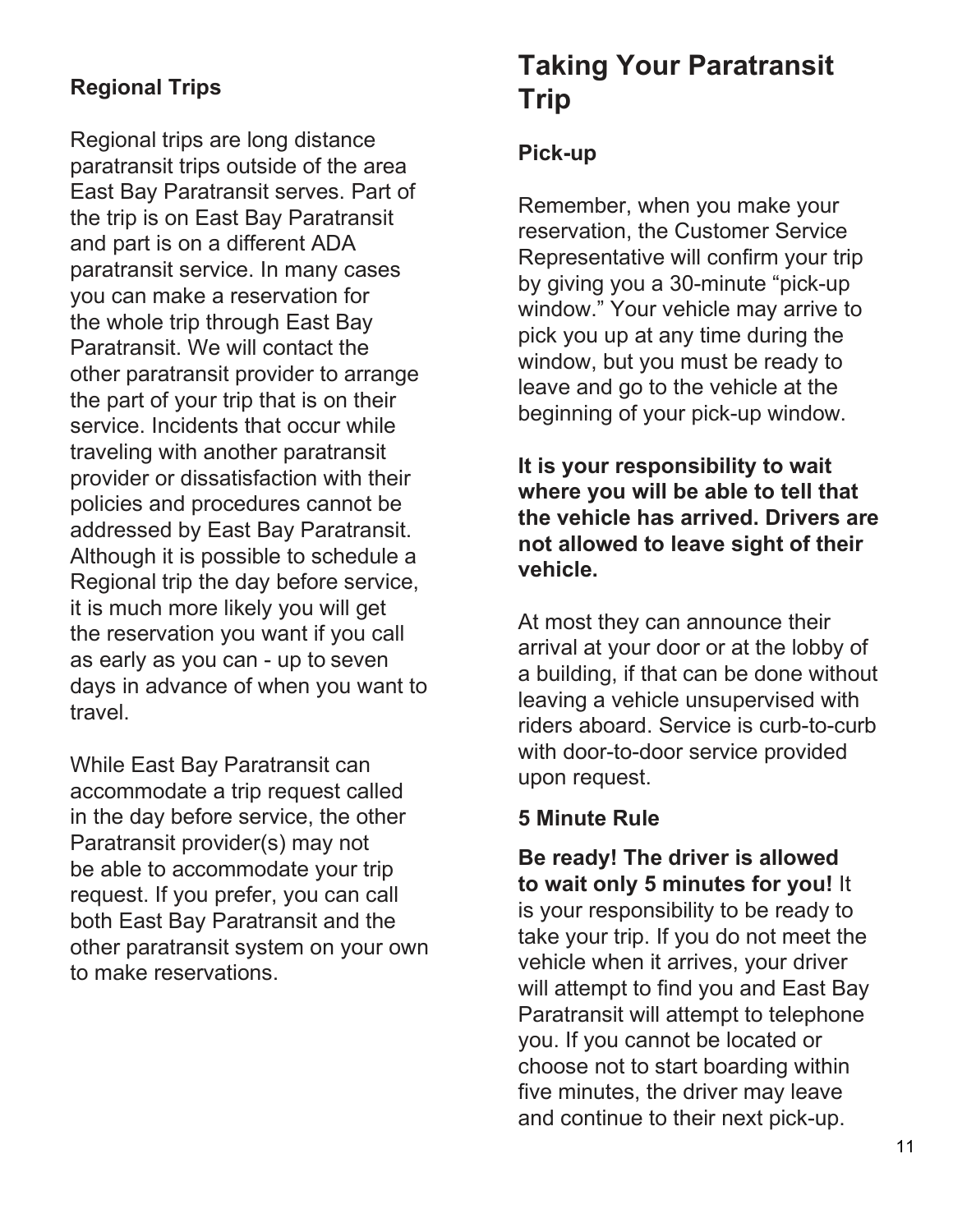If you miss your pick-up, there may be a substantial wait for another pick-up from East Bay Paratransit. In addition, you may be penalized for failing to take the trip.

### <span id="page-14-0"></span>**Reminder Calls**

East Bay Paratransit calls riders to remind them about scheduled trips and when their vehicle is closeby.

If you have a trip scheduled tomorrow, which is not a standing order trip, you will receive a phone call tonight reminding you about your trip. If you have multiple trips scheduled tomorrow, the message will include information about eachof your trips and will ask you to call us to cancel any trips you do not want.

All riders will receive an "imminent arrival" call on the day of service letting you know when your vehicle is about ten minutes from your pick- up location. You must not wait until you receive this call to get ready to go. You are still obligated to be ready at the start of your 30-minute pick-up window and you must board within five minutes of the arrival of the van.

## <span id="page-14-1"></span>**Early Pick-ups**

Sometimes your vehicle will arrive before the beginning of the window because of a cancellation or especially light traffic. If your vehicle arrives before the pick-up window, **you may wait to get on the vehicle until the start of your confirmed pick up window,** or you may get

into the vehicle and leave rightaway. It's your choice.

## <span id="page-14-2"></span>**Late Pick-ups**

If your vehicle has not arrived by the end of the pick-up window, you can call East Bay Paratransit to find out the estimated arrival time. If your ride arrives late, you may decline to take the trip and you will not be penalized.

### <span id="page-14-3"></span>**No-shows and Late Cancels**

If you don't take a trip you have reserved on East Bay Paratransit, it is called a **No-Show**. A trip cancelled less than one hour prior to the scheduled start of your pick-up window is called a **Late Cancel**. No-shows and late cancels are serious violations of East Bay Paratransit's rules for riders.

## <span id="page-14-4"></span>**No-Show and Late Cancel Penalties**

You will be penalized if you have a **pattern of repeated No-Shows or Late Cancels.** Your service could be suspended if you have six (6) or more No-Shows or Late Cancels in a calendar quarter. Frequency of scheduled trips and percentage of No-Shows and Late Cancels will be reviewed and taken into consideration prior to any suspension.

You could receive up to a 30-day suspension of service as a penalty if you have six (6) or more No-Shows or Late Cancels in a calendar quarter. A variety of factors,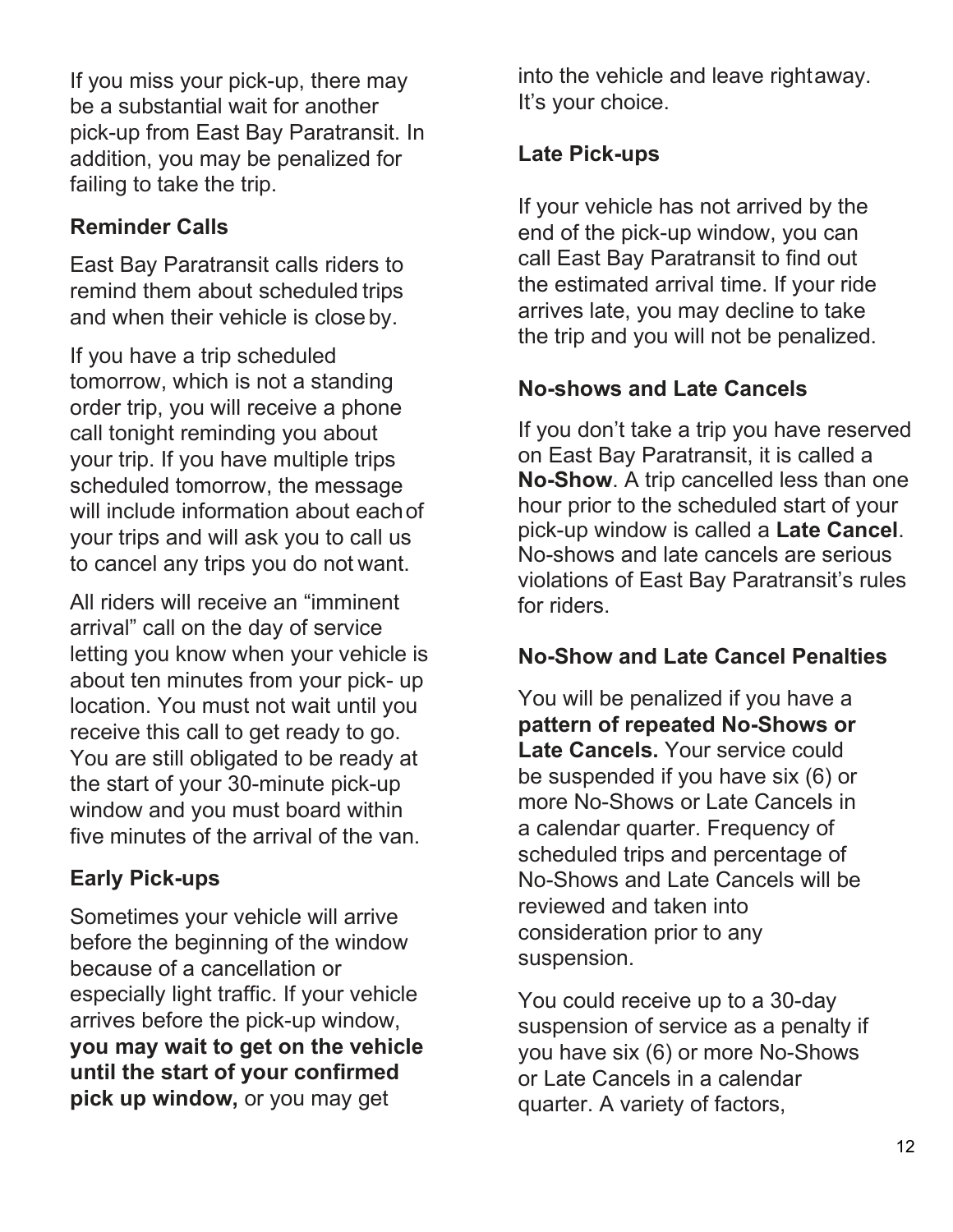including your frequency of scheduled trips and percentage of No-Shows and Late Cancels will be reviewed and taken into consideration prior to any suspension.

#### **Prevention of No-Show Penalties**

You will not be penalized for No-Shows or Late Cancels that occur due to unforeseen circumstances which make it impossible for you to cancel more than one hour before your trip. However, because only one hour's notice is needed to cancel, it is anticipated that you will usually be able to cancel in a timely fashion. You will not be issued a No-show if your ride arrived outside of the pick-up window or if a reservation error was made by the Customer Service Representative.

You are encouraged to discuss your record with staff if you feel you received a No-Show in error. We will make every effort to contact you via phone after each no show. A warning letter will be sent to you after (4 ) No-Shows.

On the occasion that you No-Show the first part of a round trip, East Bay Paratransit will not automatically cancel any other scheduled trips on that day. Our staff will attempt to determine whether you still want all other scheduled rides. If you do not want any other trips, you must call East Bay Paratransit immediately so

that we can cancel your unwanted trips and prevent you from receiving additional No-Shows.

A rider's number of trips and total number of No-Show and or Late Cancels will be taken into consideration when determining if the rider is considered for suspension. If a rider's total number of No-Show and or Late Cancels exceed 20% of their scheduled trips in a calendar quarter, the rider is subject to suspension.

#### **Examples**

| Quarter<br><b>Month</b>          | Calendar Scheduled # of No-<br><b>Trips</b> | <b>Shows</b><br>and Late<br><b>Cancels</b> | $%$ of<br>scheduled<br>trips No-<br><b>Showed</b><br>and<br><b>Cancelled</b><br>Late |
|----------------------------------|---------------------------------------------|--------------------------------------------|--------------------------------------------------------------------------------------|
| April                            | 25                                          | 2                                          |                                                                                      |
| May                              | $12 \overline{ }$                           | 3                                          |                                                                                      |
| June                             |                                             | 3                                          |                                                                                      |
| Total                            | 44                                          | 8                                          | 18%                                                                                  |
| <b>NOT SUBJECT TO SUSPENSION</b> |                                             |                                            |                                                                                      |

| Quarter<br><b>Month</b>      | <b>Calendar Scheduled</b><br><b>Trips</b> | $#$ of No-<br><b>Shows</b><br>and Late<br><b>Cancels</b> | $%$ of<br>scheduled<br>trips No-<br><b>Showed</b><br>and<br><b>Cancelled</b><br>Late |
|------------------------------|-------------------------------------------|----------------------------------------------------------|--------------------------------------------------------------------------------------|
| April                        | 25                                        | 5                                                        |                                                                                      |
| May                          | 12 <sup>2</sup>                           | 3                                                        |                                                                                      |
| June                         | 7                                         | 6                                                        |                                                                                      |
| Total                        | 44                                        | 14                                                       | 31%                                                                                  |
| <b>SUBJECT TO SUSPENSION</b> |                                           |                                                          |                                                                                      |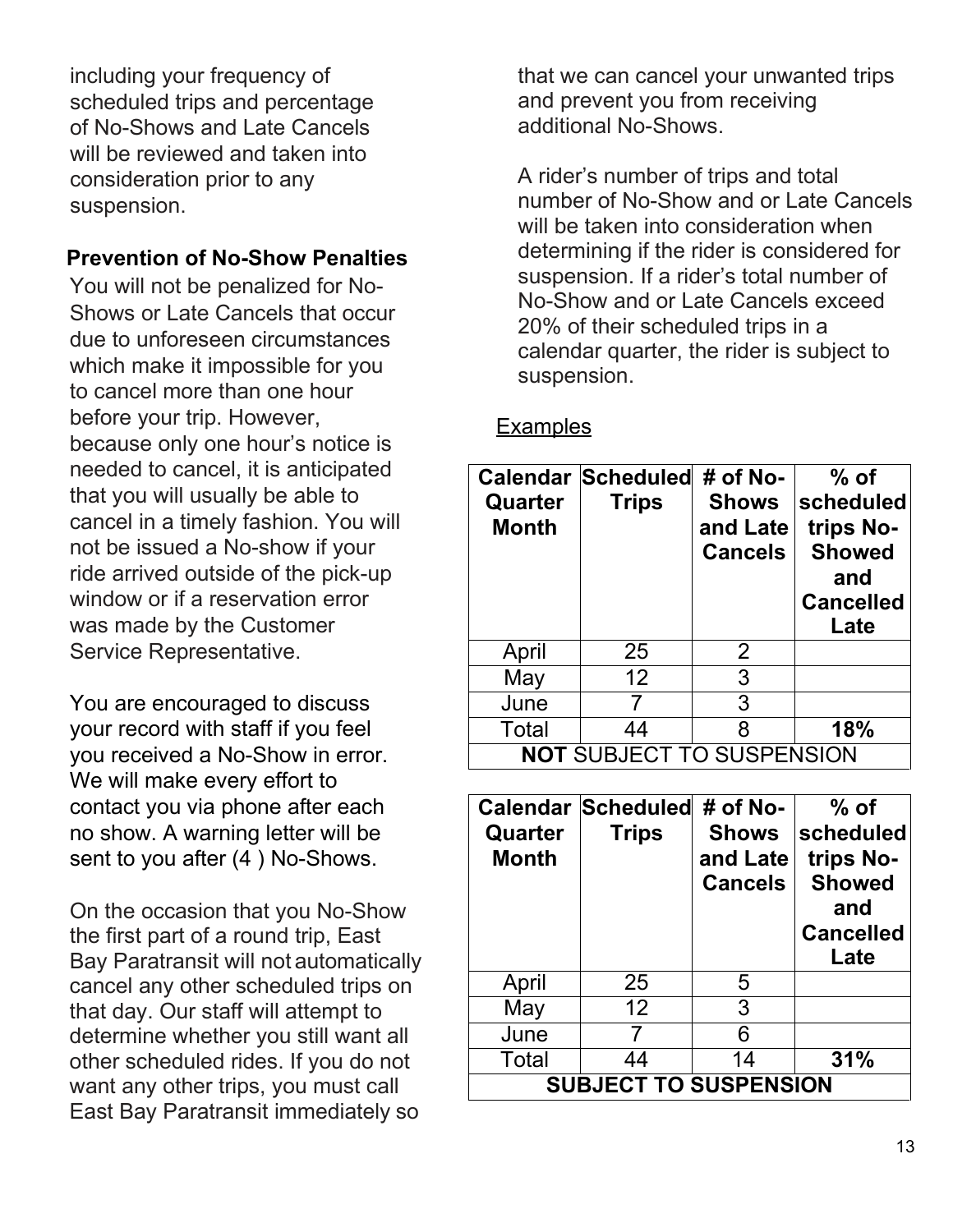### **Schedule of Period of Suspension**

| <b>Violations exceeding</b><br>20%<br>of scheduled trips in<br>a Calendar Quarter | <b>Period of</b><br><b>Suspension</b> |
|-----------------------------------------------------------------------------------|---------------------------------------|
| 1 <sup>st</sup> violation                                                         | 7 days<br>$(1$ week)                  |
| 2 <sup>nd</sup> violation                                                         | 14 days<br>(2 weeks)                  |
| 3 <sup>rd</sup> violation                                                         | 21 days<br>$(3$ weeks)                |
| 4 <sup>th</sup> violation and<br>subsequent violations                            | 28 days<br>(4 weeks)                  |

### <span id="page-16-0"></span>**Appeals**

If you are suspended, you have the right to appeal. You will be sent information about how to appeal with your suspension letter. A panel, consisting of staff from AC Transit or BART and a member of the rider's advisory committee, will hear the appeal.

Riders who appeal a suspension for multiple No-Shows and Late Cancels will be allowed to continue to use East Bay Paratransit pending the outcome of an appeals hearing.

#### <span id="page-16-1"></span>**Wheelchair Securement/ Using the Lift**

East Bay Paratransit vans have rider lifts and securement devices that meet ADA requirements. All lifts will accommodate mobility devices such as wheelchairs and threewheeled scooters up to 48" by 30" (measured 2 inches above

the ground), with a combined weight

of up to 800 pounds including the rider. East Bay Paratransit may not be able to transport you if you exceed these standards.

Upon boarding, all mobility devices are required to be secured by the driver.

Wheelchairs will be secured to the paratransit vehicle via a fourpoint tie-down system or similar device. We may refuse to transport you if you will not allow your wheelchair to be properly secured prior to transport.

You will not be denied boarding if your mobility device is unable to be secured or if you do not have working brakes.

If you can walk but find using the stairs difficult, you can be taken on board the vehicle on the lift. All the vehicles carry folding wheelchairs.

The driver will have you sit in one while going up the lift. Once on board you will transfer to a regular seat.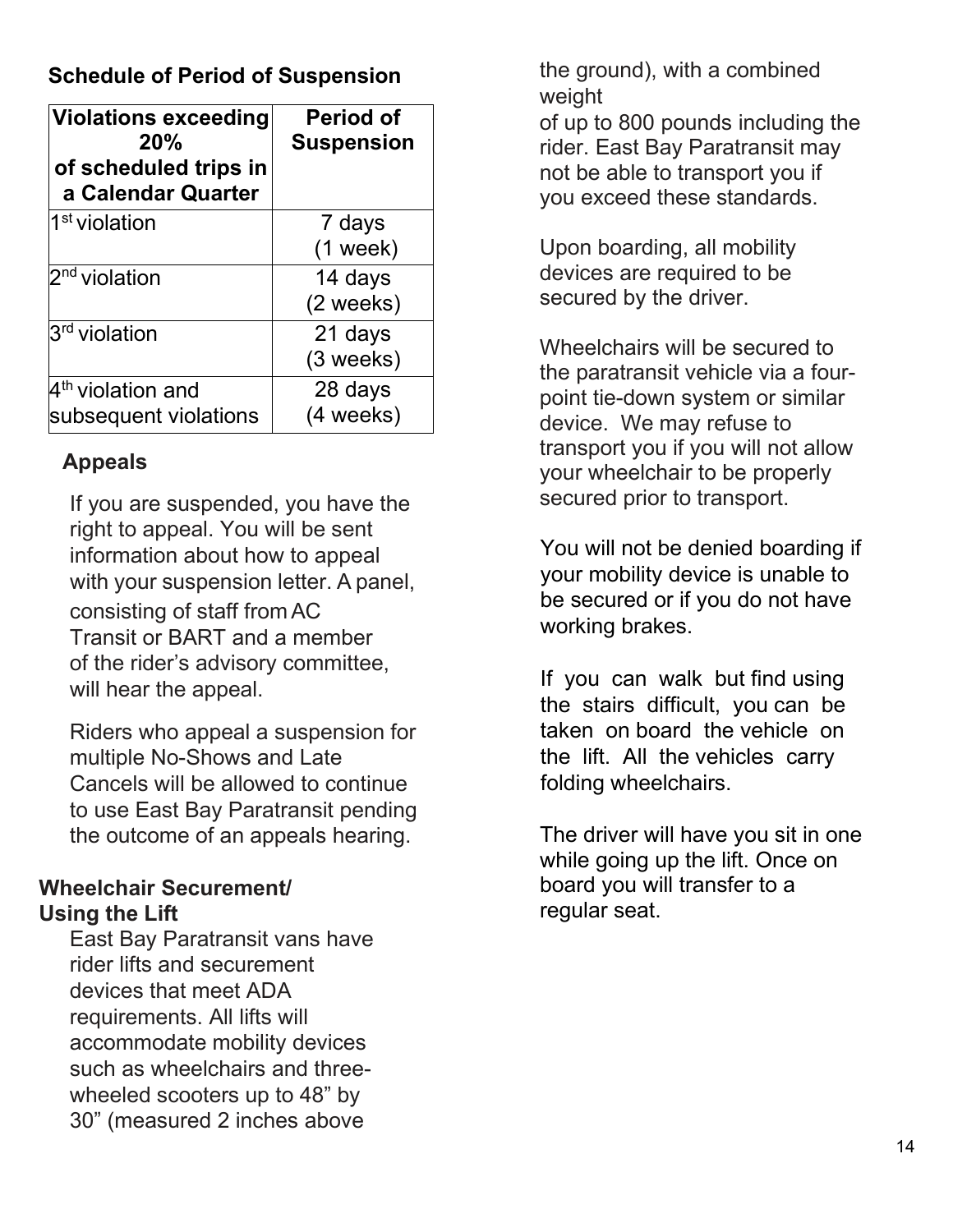### **Children on Paratransit**

Children may travel on East Bay Paratransit—as eligible riders and as companions. **Children pay the same fares as adults.** All children until the age of eight, or until they reach a height of 4 feet 9 inches, must travel in a child safety seat in order to comply with California State Law

#### **Parents or guardians must provide their own child safety seat and take it with them when they exit the vehicle.**

East Bay Paratransit will not carry a child without a safety seat. Our drivers will help you carry or install your child's safety seat. Drivers are not permitted to lift or carry children.

### **Children as Eligible Riders**

Children whose disability (as opposed to their age) would prevent them from using regular buses and trains by themselves may be eligible for paratransit. Very few children under the age of 5 meet this requirement. However, children under the age of 5 who are eligible must travel with a parent or a personal care attendant. Older eligible children may be required to travel with a personal care attendant if the child is seriously disruptive or presents a safety hazard to themselves or others.

#### **Children as Companions**

Eligible riders may bring one child as a companion and may bring additional children if space is available. The rider should call on the day of service to find out if there is room. The eligible rider must be able to manage the child by themselves or with the help of their personal care attendant.

#### <span id="page-17-1"></span><span id="page-17-0"></span>**Package Limitations**

You may only travel with the amount of packages that will fit on your lap or at your feet. Your driver can help you by carrying up to two packages to and from the vehicle that are no larger than grocery bags. You must carry any other packages either by yourself or with the help of an attendant or companion.

### <span id="page-17-2"></span>**Life Support Equipment**

You can bring your respirator, portable oxygen, or other life support equipment as long as it does not violate laws or rules related to transportation of hazardous materials. Your equipment must be small enough to fit into the paratransit vehicle and be managed by you or your personal care attendant.

#### <span id="page-17-3"></span>**Traveling With Animals**

Service Animals. You may bring your guide dog or other service animal that has been trained to help you with your disability. The service animal must be under your direct physical control and must be well behaved. It must not soil or damage the vehicle, bark, growl, or act in an aggressive or threatening manner. You must tell the Customer Service Representative that you are bringing an animal when you make your reservation.

#### Pets

You may travel with a small pet as long as the animal is fully enclosed in a secure pet carrier that you can manage and hold on your lap or place at your feet.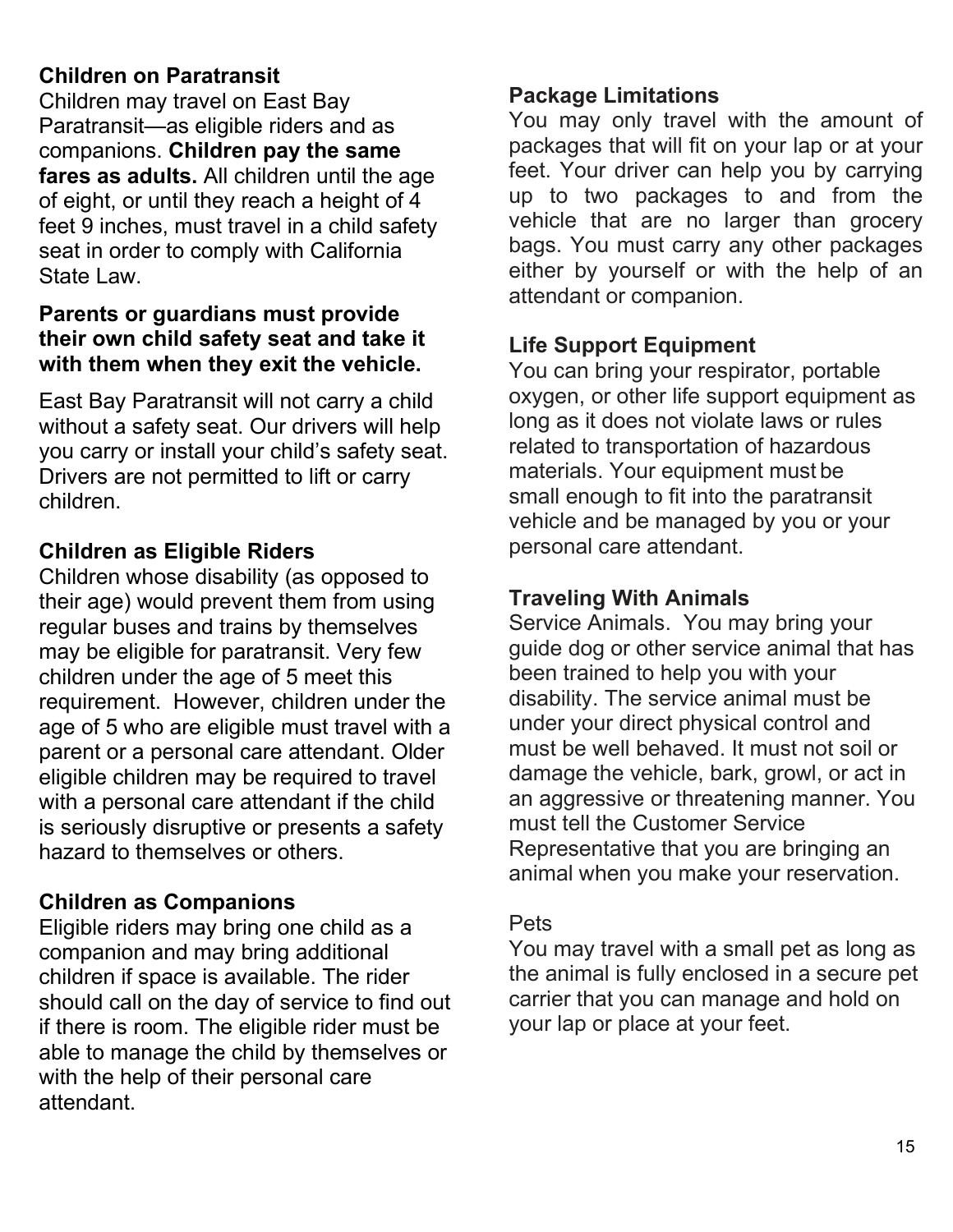## **Driver Responsibilities and Behavior**

**East Bay Paratransit drivers have many responsibilities. Drivers are required to:**

- Get out of the vehicle and let you know they have arrived.
- Offer assistance, such as pushing your wheelchair or offering their arm to help you walk safely to the vehicle and assisting you in and out of the vehicle.
- Secure every mobility device upon boarding.
- Wear a uniform and a name tag.
- Carry a single small load of packages to or from the vehicle such as two grocery bags.
- Operate the vehicle and lift in a safe manner and safely secure wheelchairs on the vehicle.
- Keep their vehicle in sight when parked if riders are aboard.
- Be courteous at all times.
- Collect the fare listed on their schedule or manifest.
- Give you a receipt for the fare if you want one.
- Carry only the riders assigned to them along with attendants and companions who have reservations.
- Go only to the destinations listed on the manifest or as notified by their dispatcher.

#### **Drivers are NOT ALLOWED to:**

- Enter the rider's residence or go past the lobby of a public building.
- Leave riders in the vehicle unattended.
- Perform any personal care assistance such as assisting riders to dress.
- Smoke, eat, or drink in the vehicle.
- Use a cell phone for personal calls, play loud music, or wear headphones.
- Be rude or harassing to the riders.
- Take information from the rider about cancellations or changes in reservations.
- Accept tips.
- Lift or carry riders, or carry wheelchairs up and down steps.

All drivers are trained in basic first aid but they are not medical technicians. If there is a medical or health emergency on-board, such as a rider having a seizure or a dialysis patient bleeding, the driver will pull over, call 911, and wait for trained help.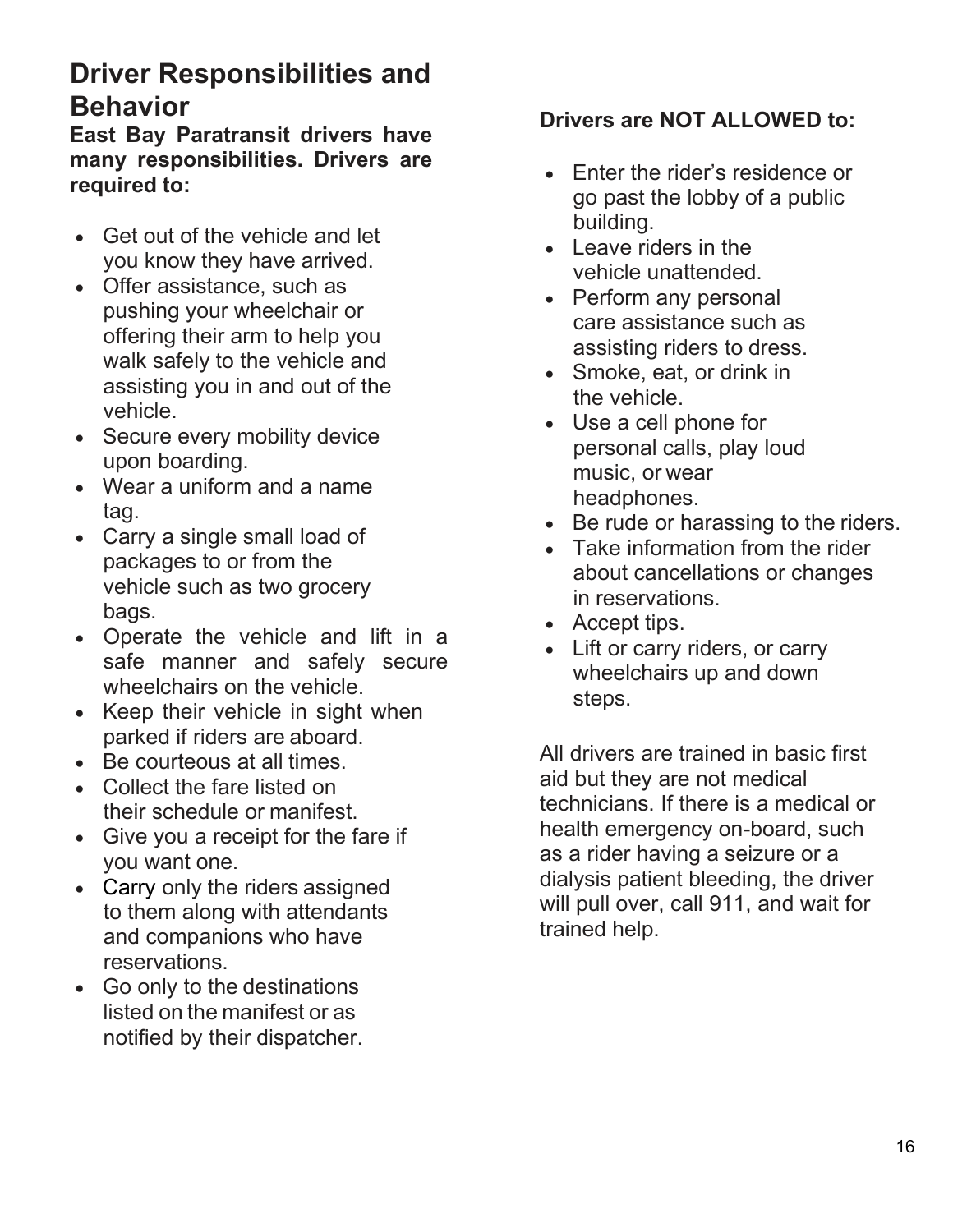## **Rider Responsibilities and Behavior**

Riders, their companions, and their personal care attendants must be responsible in their use of East Bay Paratransit and follow our rules of conduct to ensure the safety and comfort of all riders and the driver. In order to successfully ride East Bay Paratransit services, riders must be able to comply with the following standards which were developed in consultation with East Bay Paratransit's rider advisory committee:

### **Minimal Behaviors Required of all East Bay Paratransit Riders**

- Enter and exit the vehicle voluntarily. This means the rider should not require an inordinate amount of coaxing or any force and not require that a specific caregiver or family member be present. The rider must be able to follow the driver's instructions.
- Stay buckled in their seat or wheelchair while the vehicle is moving. The rider must not attempt to move around the vehicle or require supervision from the driver while the vehicle is in motion.
- Not attempt to exit the vehicle whenever it stops: at stop signs, lights, in traffic, while picking up or dropping off other riders.
- Allow your mobility device to be secured to the vehicle.
- Be able to refrain from hitting and/or touching other riders, the driver, or the seats of the driver and other riders.
- Refrain from sudden or loud verbal outbursts which could threaten the health of fragile riders or the driver's safe attention on driving.
- Refrain from threats, and/or racial or sexual remarks.

## <span id="page-19-0"></span>**Caregiver Responsibility**

Some riders are mentally or cognitively impaired or have severe memory problems such that they cannot be safely left on their own at either the pick-up point or the dropoff point. It is the responsibility of the rider's caregivers or family to clearly identify these riders to East Bay Paratransit so that East Bay Paratransit can inform the driver and take appropriate precautions.

However, the driver cannot act as an attendant for these riders. Cognitively impaired riders will be allowed to travel without an attendant only as long as they exhibit safe behavior in the vehicle.

An attendant or caregiver must be present at the pick-up point and the drop-off point for riders who cannot be left alone. If a responsible attendant or caregiver is not present when the driver attempts to pick-up or drop-off these riders, it can seriously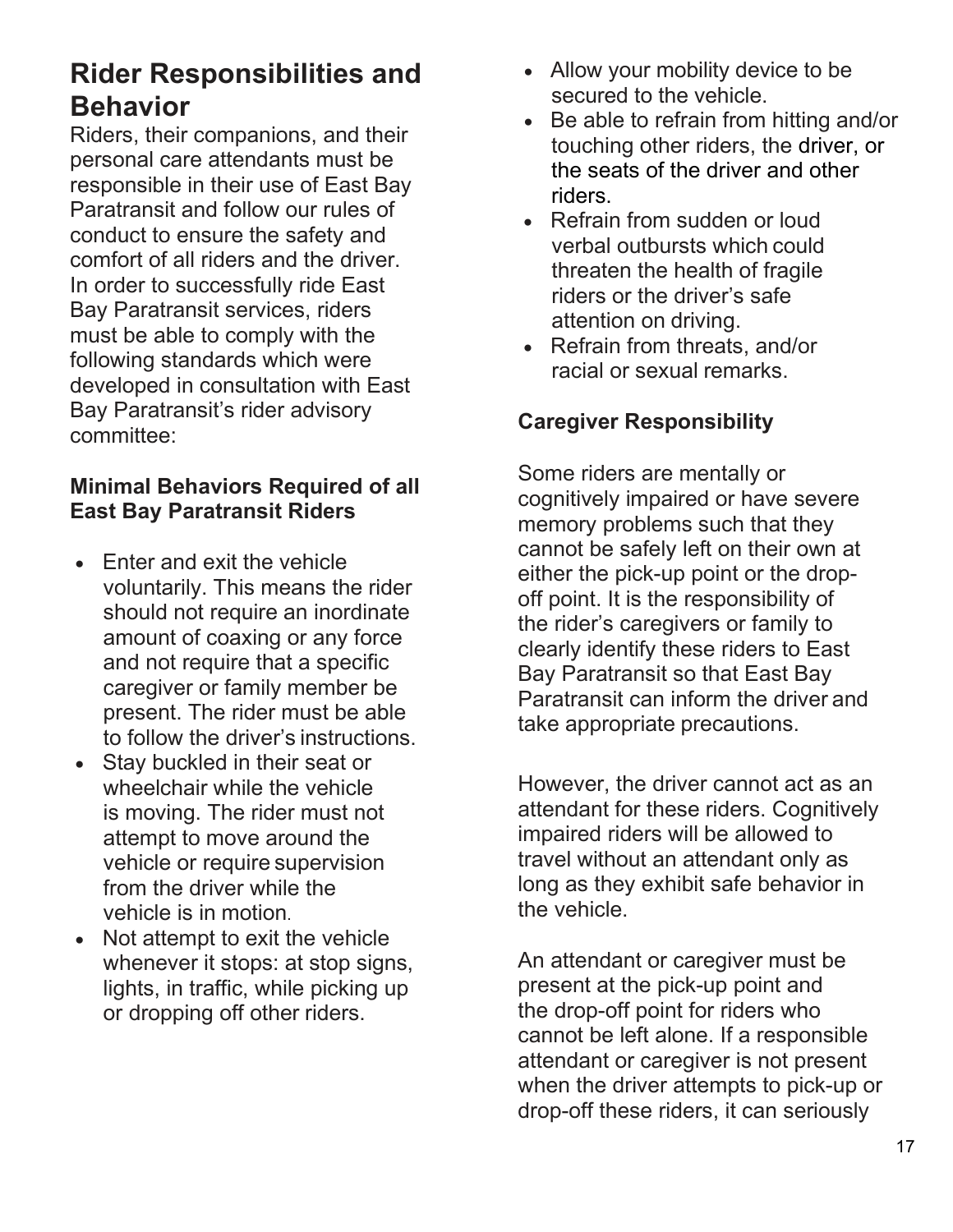disrupt the driver's schedule. If East Bay Paratransit encounters absences of an attendant or caregiver, service to the rider may be suspended and the situation reported to adult protective services.

### **Rider Behavior**

Riders, companions, and personal care attendants must:

- Avoid no-shows and late or repeated cancellation of reservations.
- Get aboard the vehicle promptly, remain seated once on board, wear the seat belt, and keep arms, legs, and head inside the vehicle.
- Always pay a fare.

Riders, companions, and personal care attendants **must not**:

- Eat, drink, play radios or CDs aloud, or litter on the vehicles.
- Soil the vehicle with bodily fluids or waste, or fail to maintain acceptable standards of personal hygiene.
- Distract the driver or interfere with the vehicle or equipment.
- Carry fireworks, flammable liquids, or weapons aboard the vehicle.
- Use abusive, threatening, or obscene language to other riders or any East Bay Paratransit staff.
- Commit violent or illegal actions.
- Fraudulently obtain paratransit service for themselves or for others.
- Behave in ways that disrupt the service or delay the vehicle.
- Harass other riders or EBPC staff, including racial, sexual, gender, or age-related harassment./

### **Penalties for Behavior or Fraud**

Suspension is the penalty for offenses involving behavioral issues or fraud. Based on the seriousness and frequency of the offense, penalties follow the progressive procedure below. However, immediate indefinite suspension of service may be imposed if that is necessary to preserve the safe operation of East Bay Paratransit.

Unless immediate suspension is warranted, a rider will receive a written or verbal warning before being suspended to correct the behavior causing the problem or to address fraud committed by the rider.

|                             | Period of<br>Suspension |
|-----------------------------|-------------------------|
| 1 <sup>st</sup> suspension  | Up to 14 days           |
| $2nd$ suspension*           | Up to 21 days           |
| 3 <sup>rd</sup> suspension* | Up to 30 days           |

\*within two years of the previous suspension

Anyone who commits a physical assault or other illegal act will also be subject to criminal prosecution.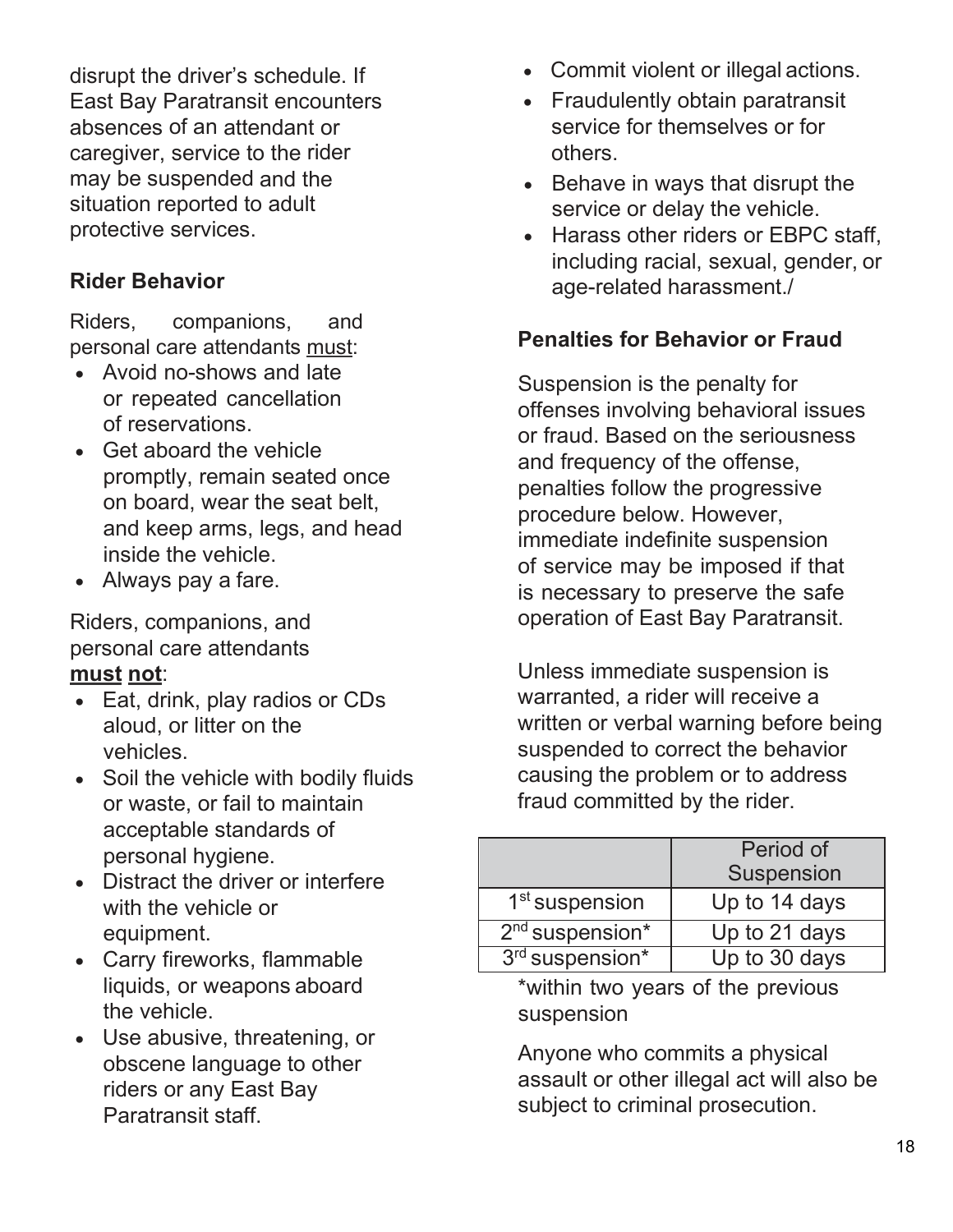## **Appeals**

If you are suspended, you have the right to appeal. You will besent information about how to appeal with your suspension letter. A panel, consisting of staff from AC Transit or BART and a member of the rider's advisory committee, will hear the appeal.

East Bay Paratransit executive staff will decide on a case-by-case basis whether a rider who has appealed a suspension can use the service pending the outcome of the appeal hearing. This decision will bebased on consideration of the safety and security of system operation or the seriousness of the fraudulent activity.

## <span id="page-21-0"></span>**Exceptions to the Rules**

Bay Paratransit recognizes some disabilities and conditions may cause people to act in ways that may break some rules. For example, a person may have involuntary verbal outbursts. Disability related conditions will be taken into consideration before suspending service, but suspension will still be an option if it is necessary for safe operation of the system. Service can be restored when the rider and rider's caregivers develop a plan to ensure the safety of East Bay Paratransit is not compromised.

## <span id="page-21-2"></span>**Feedback**

### **Complaints**

East Bay Paratransit uses communication to and from our riders to keep track of how the paratransit system is operating. **Please call us to let us know when you have a problem, so that we can work to correct it for the future.** Just give us your name, the reservation, or the driver who provided the ride. We can identify the Customer Service Representative who made your reservation or the driver who provided the ride.

You can make a complaint in any of the following ways:

- Tell a Customer Service Representative that you want to make a complaint.
- Call East Bay Paratransit and leave a message in the Service Comments Mailbox.
- Write to the East Bay Paratransit's Administration **Office**
- Submit your comment through our website: [www.eastbayparatransit.org](http://www.eastbayparatransit.org/)

<span id="page-21-1"></span>All complaints are acted on. You will receive a postcard letting you know your complaint was received. You will be notified, in writing, of the resolution of the complaint at the end of the investigation with instructions to appeal if you disagree with the resolution.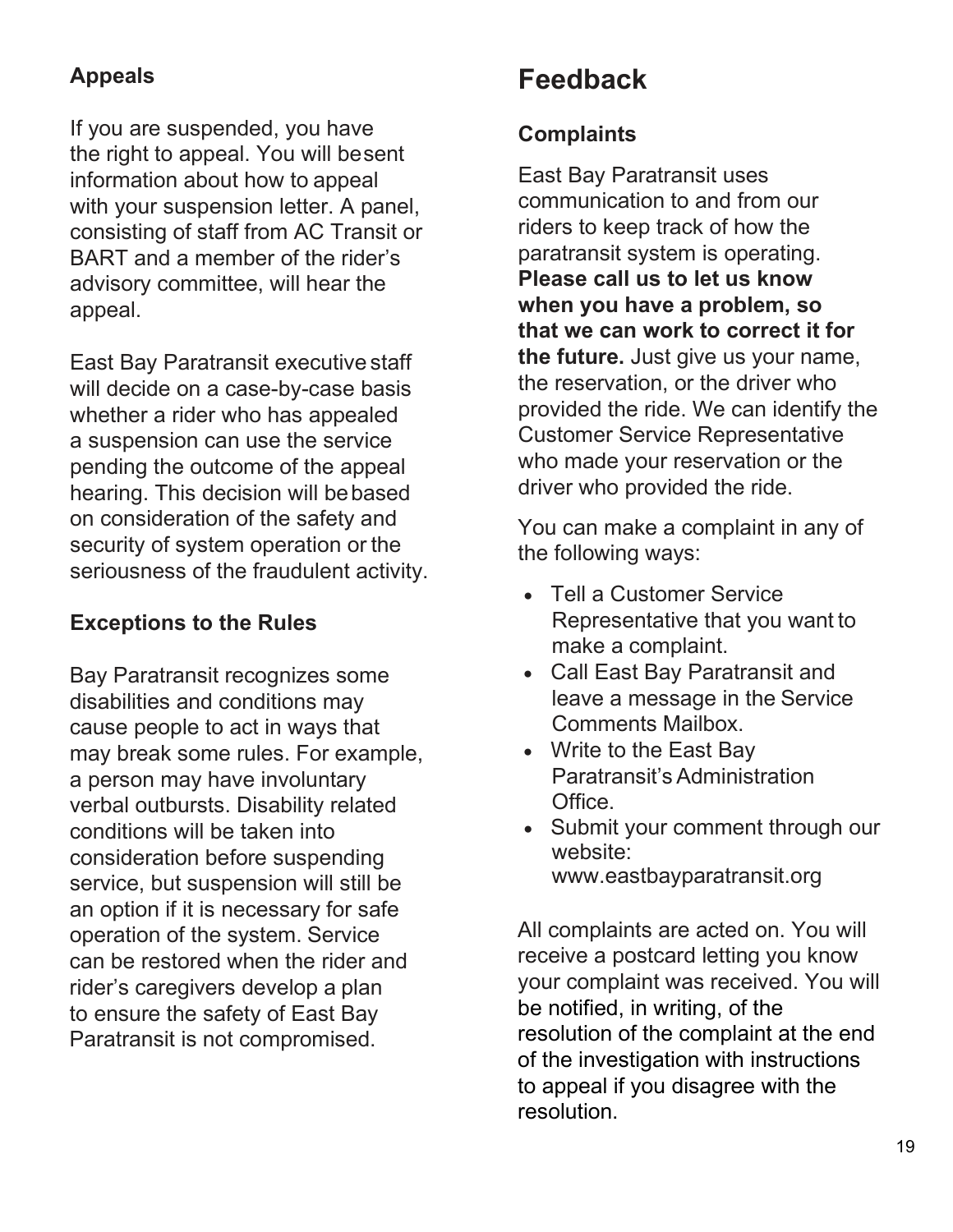### <span id="page-22-0"></span>**Commendations/Praise**

It's important to let staff know when things go well. Use any of the above methods to communicate your positive experiences. Your praise and commendations will be forwarded to drivers or other staff if you desire.

#### <span id="page-22-1"></span>**Comment Cards**

All vehicles carry comment cards. Ask the driver for one. You can fill one out and give it to the driver or mail it in after your trip.

#### <span id="page-22-2"></span>**Survey**

Once a year an independent survey firm does a large customer satisfaction survey of East Bay Paratransit riders. The survey questions are asked on the telephone to a random sample of riders. Please help us by participating in the survey if you are contacted.

#### <span id="page-22-3"></span>**Rider Advisory Committee**

East Bay Paratransit has a rider advisory committee called the Service Review Advisory Committee or SRAC, which meets every other month in Oakland. You can attend meetings and speak to the committee. You can also apply to be a member of the committee. When you speak to a call center representative, ask them to put you in touch with the SRAC coordinator.

#### **Lost and Found**

Riders and their attendants and companions are responsible for keeping track of their personal possessions while traveling on East Bay Paratransit. If you discover you have left something on a vehicle, call our Customer Service Center to report it. If the item is found, you will be contacted and told where the item is being stored. You will have up to 30 days to retrieve it, before it is donated to charity. If you take an East Bay Paratransit ride to pick up your possession, you will be charged the normal fare.

#### <span id="page-22-4"></span>**Brochures**

Request one of these brochures by calling East Bay Paratransit. Alternative accessible formats are available upon request. Please contact Customer Service at 510-287-5000 to speak to a representative or email the Quality Assurance Manager, Jasher Nowland, at [jasher.nowland@transdev.com.](mailto:jasher.nowland@transdev.com) East Bay Paratransit will do its best to provide the requested alternative format within a reasonable time.

- All About East Bay Paratransit
- Everything About Standing Orders
- Tips for Dialysis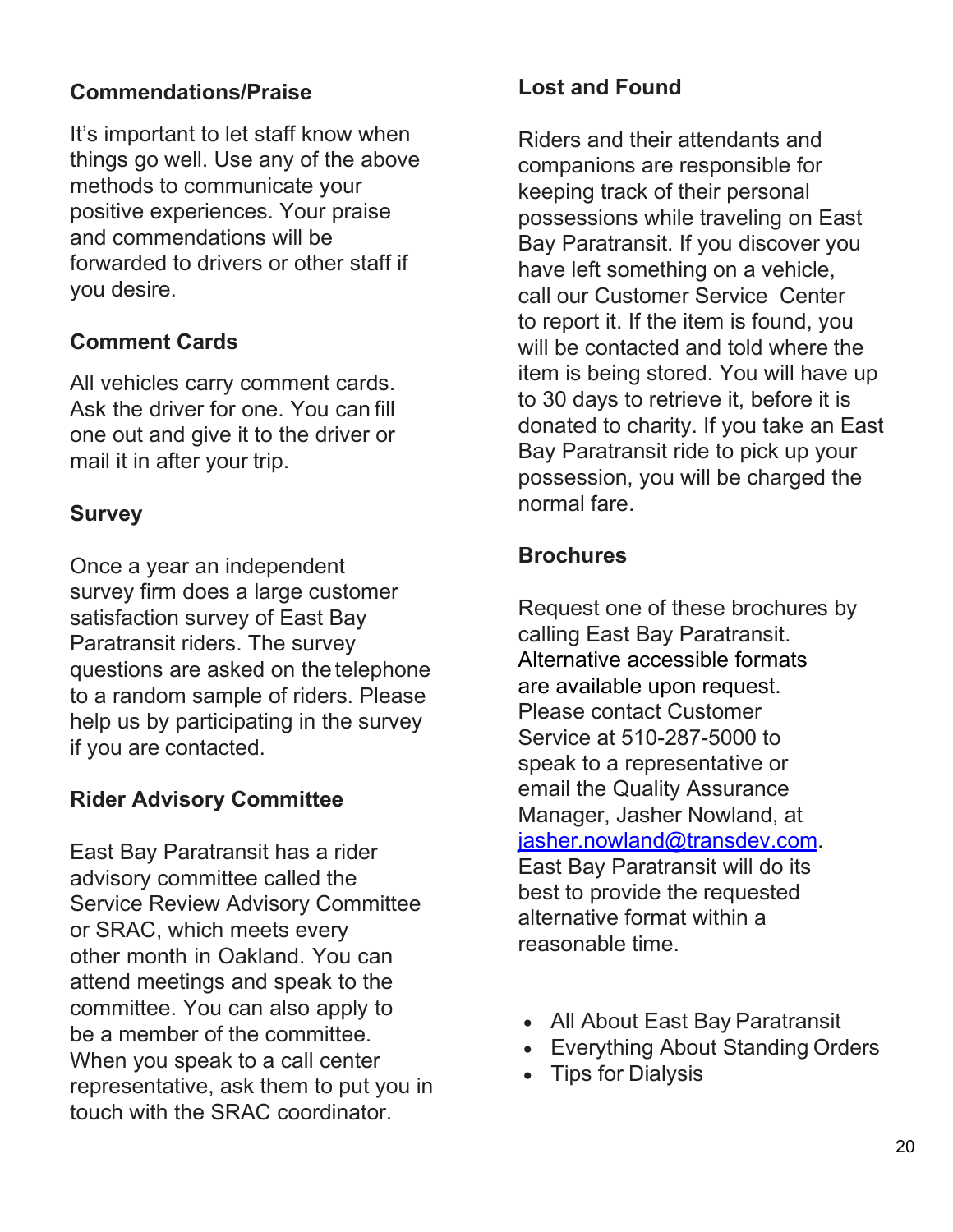#### <span id="page-23-0"></span>**Compliance with Title VI of the Civil Rights Act of 1964, (TitleVI)**

AC Transit and BART, who operate East Bay Paratransit (EBP), are committed to ensuring no person is excluded from participation in, or denied the benefits of its services on the basis of race, color or national origin as protected by Title VI. If you believe you have been subjected to discrimination by East Bay Paratransit under Title VI, you may file a written complaint or call the paratransit offices.

Title VI complaints should be filed as close to the date of the alleged discrimination as possible, but no later than 180 days.

Complaint forms are available on the East Bay Paratransit website: [www.eastbayparatransit.org.](http://www.eastbayparatransit.org/) You may also obtain a complaint form or file your complaint over the phone by dialing East Bay Paratransit's Customer Services Manager at (510) 446-2006 or dial 711 forthe California Relay Service.

#### **Reasonable Modifications**

East Bay Paratransit is fully compliant with the paratransit requirements of the ADA. We are committed to making reasonable modifications to policies, practices, and procedures to ensure East Bay Paratransit services are accessible to everyone. To make a request for a reasonable modification, please contact East Bay Paratransit's Customer Services Manager at (510) 446-2006 or dial 711 for the California Relay Service.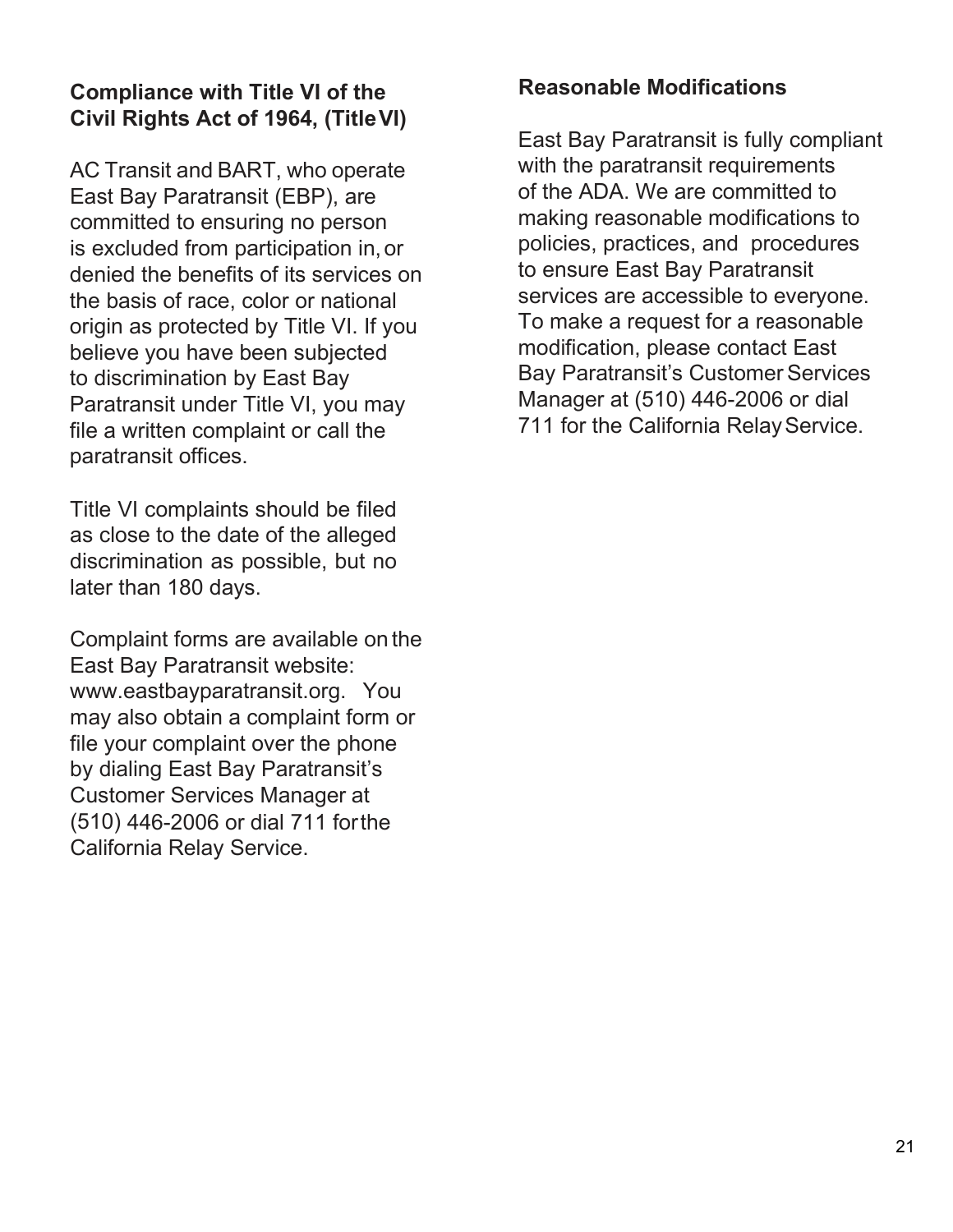## <span id="page-24-0"></span>**Other Paratransit Systems**

In addition to East Bay Paratransit, most cities in the East Bay also provide some type of paratransit services. Contact your city's paratransit program to see what services they can provide toyou.

| <b>Cities with</b>                     | <b>Paratransit Program</b>              |
|----------------------------------------|-----------------------------------------|
| <b>Paratransit Programs</b><br>Alameda | <b>Phone Number</b><br>$(510)$ 747-7500 |
| Albany<br>$\blacksquare$               | $(510) 524 - 9122$                      |
| <b>Berkeley</b><br>п                   | $(510)$ 981-7269                        |
| Castro Valley (with Hayward)<br>٠      | $(510) 583 - 4230$                      |
| <b>El Cerrito</b><br>٠                 | $(510) 559 - 7677$                      |
| Emeryville<br>g,                       | $(510) 596 - 3730$                      |
| Fremont<br>٠                           | $(510) 574 - 2053$                      |
| Hayward<br>ш                           | $(510) 583 - 4230$                      |
| <b>Newark</b><br>٠                     | (510) 791-7879                          |
| Oakland<br>п.                          | $(510)$ 238-3036                        |
| Piedmont (with Oakland)<br>ш           | $(510)$ 238-3036                        |
| Richmond<br>ш                          | $(510)$ 307-8028                        |
| San Leandro<br>٠                       | $(510)$ 577-3462                        |
| San Lorenzo (with Hayward)<br>٠        | $(510) 583 - 4230$                      |
| San Pablo<br>$\blacksquare$            | $(510)$ 215-3095                        |
| <b>Union City</b><br>ш                 | $(510)$ 476-1500                        |
|                                        |                                         |